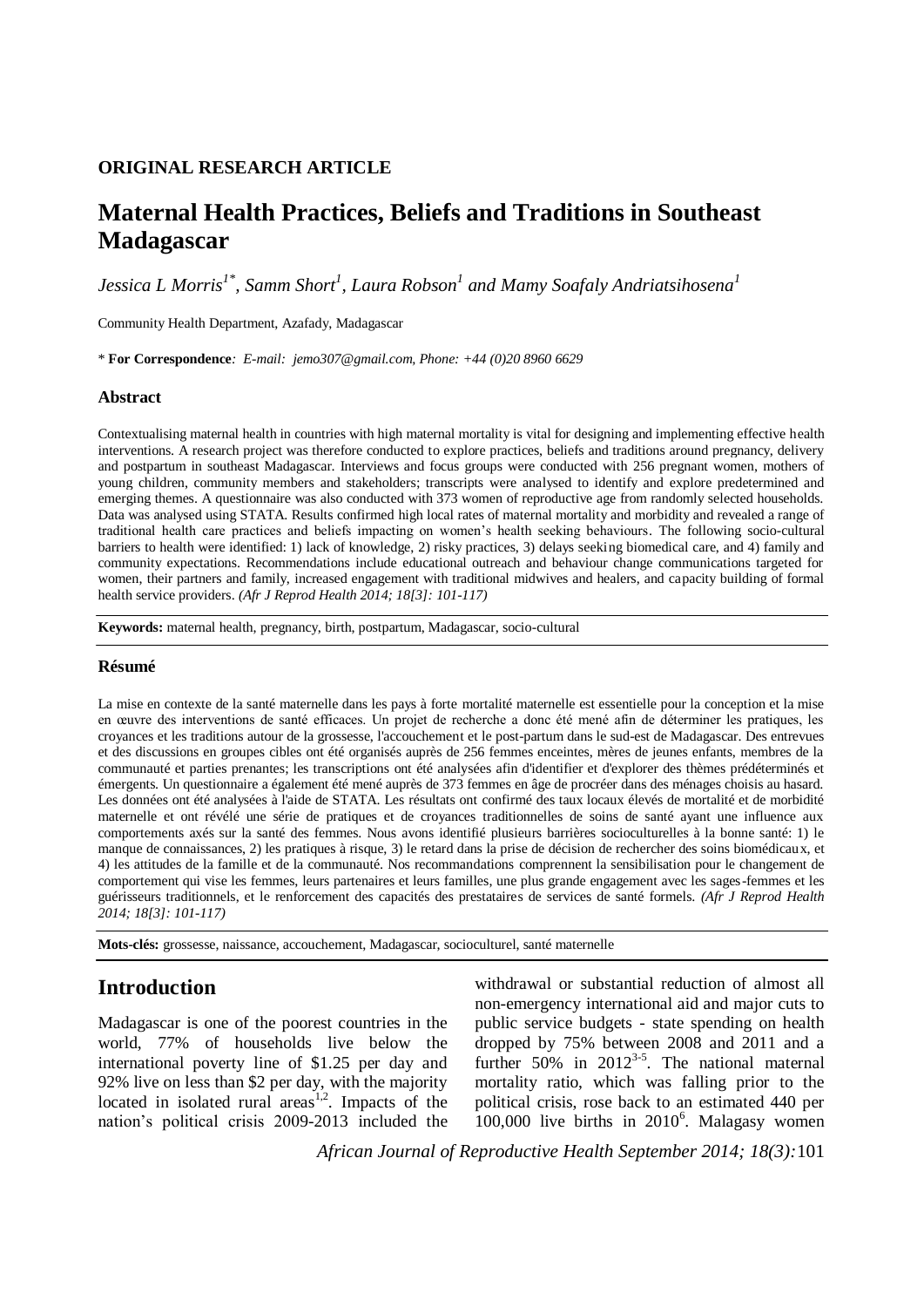have a 1 in 45 lifetime risk of death from pregnancy and childbirth<sup>7</sup> and 21% of deaths in women aged 15-49 are linked to pregnancy or childbirth $\overline{8}$ . Despite progress made in increasing access to contraceptives and uptake of antenatal care, only 44% of births are attended by a skilled health provider<sup>9</sup>. With an adolescent birth rate of 148 per 1,000 live births, Madagascar's teenage pregnancy rate is one of the highest in Africa<sup>10,11</sup> and sexually transmitted infections are found in 38% of the population and often remain undiagnosed and untreated $8,12$ .

Maternal health studies in Madagascar have typically focused on biomedical factors, demographics or structural issues including weak health infrastructure, lack of access to quality health services (antenatal care, assisted delivery, emergency obstetrics, postnatal care), poor referral from the clinic and community to the hospital level, inadequate staffing and insufficient equipment or medical supplies and financial barriers to health $9,13-15$ . Few studies have investigated the socio-cultural factors including beliefs and traditions that influence the healthcare practices of this population.

The World Health Organization (WHO) defines 'maternal health' as the health of women during pregnancy, child birth and the postpartum period. Specifically, it encompasses the various health care dimensions of family planning, preconception, prenatal, intrapartum and postnatal care in order to reduce maternal morbidity and mortality<sup>16</sup>. 'Maternal health practices' can therefore be understood to refer to the activities and habits of women throughout these periods, which impact their health. Literature often refers to 'evidence-based practices' or 'best practices' as actions that have been evaluated extensively through scientific study and been found effective, in this case, in resulting in the best possible maternal health outcomes<sup>17</sup>. It is with reference to these evidence-based practices (often expressed as recommendations) that we can compare different maternal health practices. In the same way, 'maternal health beliefs and traditions' can refer to the specific socio-cultural knowledge and customs - in general, the local understandings and corresponding actions that they provoke -

regarding maternal health, that exist within a particular society.

Globally, the importance of understanding these maternal health practices, beliefs and traditions, and thus contextualising maternal health, particularly in countries with high maternal mortality, has been recognised as playing a vital role in designing culturally appropriate interventions that are effective in reducing maternal mortality and improving public health $17$ <sup>21</sup>. As such, research contributing to this growing body of knowledge is an increasingly valuable resource. In order to implement community-based health interventions, contextual research is required to understand local practices and belief systems so that health promotion is appropriately tailored to the local context. In Madagascar, where economic stagnation and lack of improvements in health infrastructure persists, community-level health education and behaviour change interventions are a necessary and strategic approach to improving maternal health, reducing morbidity and mortality<sup>22</sup> and increasing the impact of any state service-level interventions.

This study was designed by a local/international NGO partnership working in the isolated town of Fort Dauphin in southeast Madagascar, with the aims of:

- 1. Gaining a comprehensive insight into the health problems affecting women of reproductive age and children under five, including their usage of and experience with local formal and informal health services
- 2. Identifying economic, social and cultural factors affecting women's access to health services for themselves and their children
- 3. Working with local stakeholders to develop a range of targeted, community-level interventions to improve maternal and child health, including identifying areas for national and international advocacy where appropriate

In order to do this, a range of qualitative and quantitative data collection tools were developed to enable the exploration of maternal health practices during pregnancy, delivery and postpartum, the underlying rationale for these practices, and their impacts on women's health-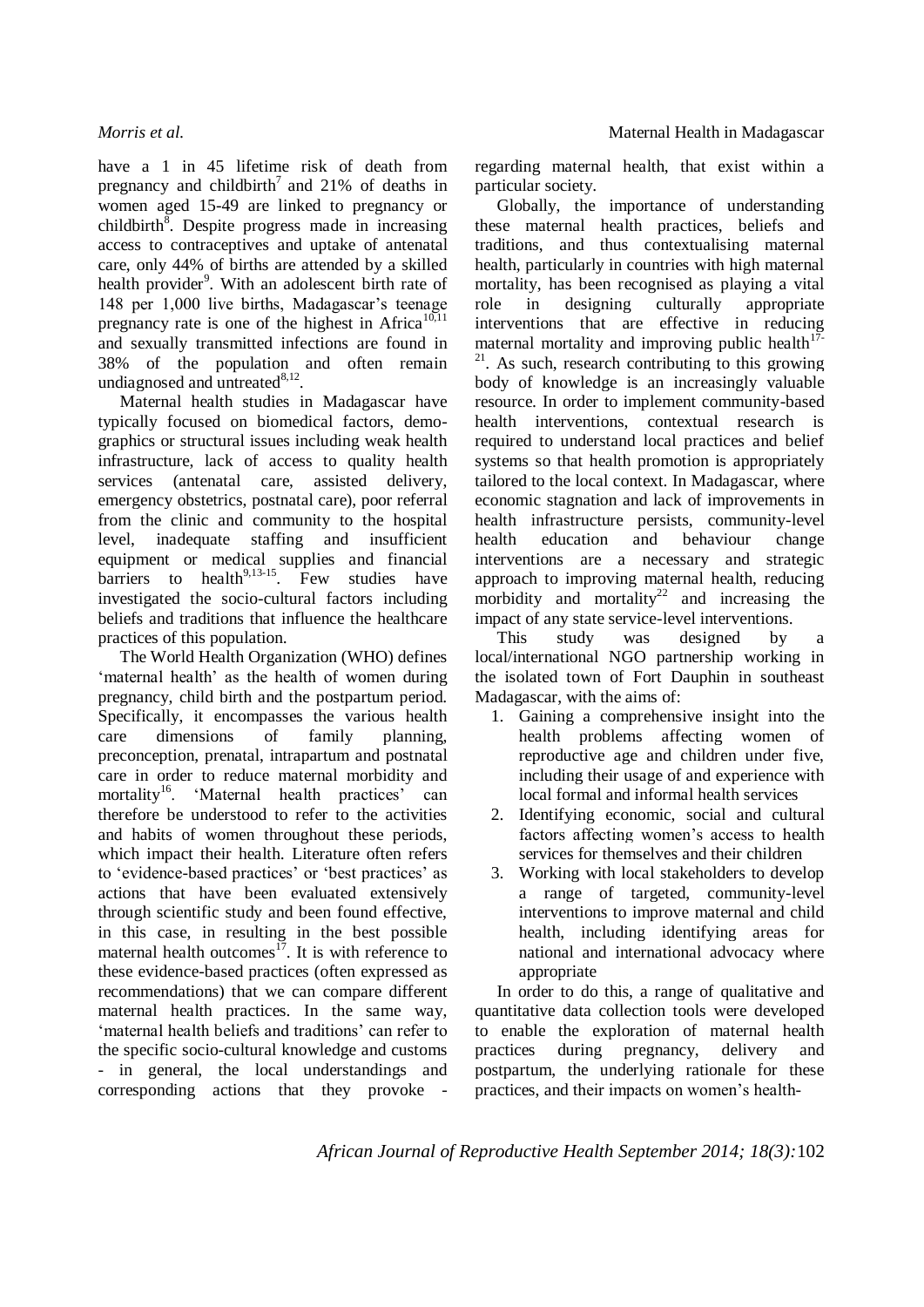seeking behaviour.

# **Methods**

A mixed methods approach was adopted, predominantly focusing on the collection of qualitative data. Qualitative data has been shown to elicit detailed maternal health information that can be successfully used to inform policy, target health education messages and design and increase the impact of interventions<sup>20-21,23-26</sup>. Mixed methods approaches provide a holistic picture of a particular context, with qualitative and quantitative data serving to complement and validate each other<sup>27</sup>. The decision was therefore made to compliment and triangulate qualitative data with the collection of quantitative data across each of the project's research areas.

## *Study setting*

The study was conducted in Fort Dauphin, the urban centre of the Anosy region in southeast Madagascar. Fort Dauphin has a population of approximately 60,000 people and is divided into 11 sectors or *fokontany* (the smallest administrative sub-division of the Malagasy political system), each of which is administered by a local community leader. Formal health facilities consist of one public hospital, two public community clinics, five private clinics and eleven independent doctors.

## *Study timeline*

The research project ran from November 2011 until October 2012. The first two months of the project involved meeting with the Ministry of Health (regional, district and national levels) to finalise the project details and gain ethical approval; approval was also sought and gained from the urban commune leaders and *chefs de fokontany* (community leaders). A formal project launch was held with local stakeholders including partner agency representatives and senior staff from the town's public health facilities. This served to disseminate project information and secure buy-in and commitment from stakeholders from the outset, especially important given their anticipated future role in discussing learning from

## *Morris et al.* Morris *et al.* Morris *et al.* Maternal Health in Madagascar

the project and identifying and committing to responses. This period was also used to train the local Research Assistants (RAs). Data was collected between January and September 2012, with the final month spent disseminating findings and supporting the development of subsequent interventions.

## *Qualitative phase - design and sample*

The qualitative research included focus groups (FGs), in-depth interviews (IDIs) and serial qualitative interviews (SQIs) (See Table 1). FGs were predominantly held with pregnant women and mothers of children under five, but were also conducted with male partners, family elders, formal and informal health care workers and community leaders. FGs were conducted at the NGO office with transportation costs and lunch provided as compensation. Prospective participants were purposefully selected to ensure that a broad spectrum of the target population was represented; candidates were recommended by community leaders and the NGO's community agents, and those meeting eligibility criteria were informed about the study and invited to participate. Eligibility criteria for study participants depended on the group being asked to participate (e.g. pregnant women, male partners, etc.) as well as the following: 1) having lived in Fort Dauphin for over a year, 2) being 15 years old or over, 3) willingness to participate, and 4) able to give informed consent. For women aged 15-17, verbal permission to participate was gained from their parents as well as themselves. IDIs were conducted with service providers, traditional healers, Ministry of Health and partner agency representatives at their places of work.

IDIs and FGs were conducted using semistructured interview and FG guides developed by the primary researcher and reviewed with the study team before each meeting took place. These tools provided the RAs with general, open-ended questions to ask the participants, though they were encouraged to probe and explore topics as they arose. Tools were revised in an iterative fashion so as to continuously evolve and respond to changing data needs. RAs were Malagasy staff of the NGO, experienced in health projects, familiar with the locale and fluent in the local language. RAs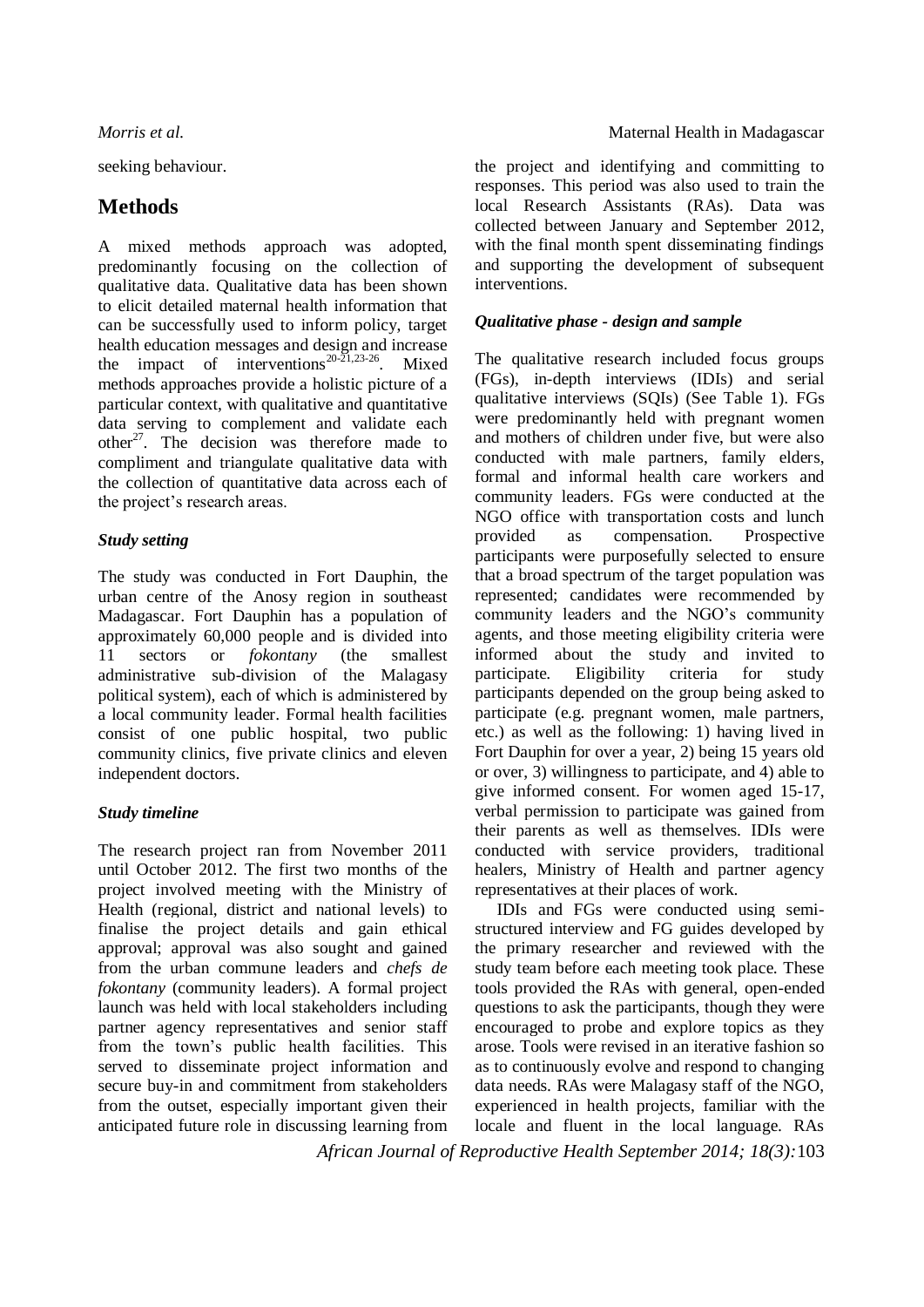facilitated the majority of the FGs and SQIs, with senior, medically trained Malagasy staff conducting the FGs and IDIs with partner agency representatives and formal providers. The RAs were trained on interview techniques including identifying key areas of interest and probing to elicit detail-rich information. RAs tested the questions with each other, practicing to ensure their familiarity with the questions, as well as finding the best way to phrase questions clearly and sensitively.

| <b>Type</b>                         | <b>Participant type</b>              | <b>Number of events</b> | Number of participants          |
|-------------------------------------|--------------------------------------|-------------------------|---------------------------------|
| <b>Focus Groups</b>                 | Pregnant women                       | 6 FGs                   | 7-10 participants in each group |
|                                     | <b>Mothers</b>                       | 6 FGs                   | 10 participants in each group   |
|                                     | Men                                  | 3 FGs                   | 8-10 participants in each group |
|                                     | Formal health staff                  | 3 FGs                   | 4-10 participants in each group |
|                                     | Traditional midwives                 | 1 <sub>FG</sub>         | 7 participants                  |
|                                     | Village leaders                      | 1 FG                    | 10 participants                 |
|                                     | Religious leaders                    | 1 FG                    | 5 participants                  |
|                                     | <b>Family Elders</b>                 | 2 FGs                   | 10-11 participants              |
| <b>Serial Qualitative</b>           | Pregnant women                       | 10 visits each          | 10 women                        |
| <b>Interviews</b>                   | Mothers (child $\langle 1 \rangle$ ) | 9 visits each           | 10 women                        |
|                                     | Mothers (child $<$ 5)                | 7 visits each           | 5 women                         |
| <b>Interviews</b>                   | Partner agencies                     | 6                       | 6                               |
|                                     | Service providers                    | 9                       | 9                               |
|                                     | <b>Traditional healers</b>           | $\overline{c}$          | 2                               |
| <b>Ouestionnaire</b>                | Women age 15-49                      |                         | 373                             |
| <b>Total number of participants</b> |                                      |                         | 629                             |

**Table 1:** Types of data collected and participants involved

FG guides covered diverse topic areas including: maternal and child health knowledge, common illnesses and complications, interpretations of illnesses and courses of action taken, perception and use of formal and informal health services, specific health care practices relating to pregnancy, delivery and postpartum, traditional beliefs, barriers to care, and social roles and responsibilities. Some examples from the FG guide for pregnant women are:

- 1. When a woman realises that she is pregnant, what things does she do to take care of herself? What traditional / cultural practices are there relating to pregnancy?
- 2. Tell me about your experiences of clinic antenatal visits. Tell me about your experiences with traditional midwives or healers when pregnant.
- 3. What are some serious problems that can happen to pregnant women and why do they happen?
- 4. Where do you want to give birth? Why? Are you able to do this?
- 5. What traditional practices are there related to childbirth? How should a woman behave when giving birth and why?
- 6. What role does your partner, your family or friends play in your pregnancy and birthing?
- 7. SQIs were conducted with ten pregnant women and 15 mothers of young children. Interviews were conducted every four weeks for nine months. Meetings took place in the participants' homes, with the same eligibility criteria and methods of tool creation and use as detailed above. Although the same general topic areas were discussed as with the FG participants, more encounters resulted in greater opportunities to ask a wider range of questions and to delve deeper into some topics. Thus the guide for SQIs contained three sections: 1) a set of standard questions that were asked at each visit about progression of pregnancy, any ill health experienced, antenatal visits etc., 2) a set of questions exploring a topic area not discussed previously in great depth (for example, contraception and sexually transmitted infections), and 3) specific questions developed from a reading of the previous interview transcript to explore more about areas discussed, including topics requiring more probing. Examples of

*African Journal of Reproductive Health September 2014; 18(3):*104

## *Morris et al.* Morris *et al.* Morris *et al.* Maternal Health in Madagascar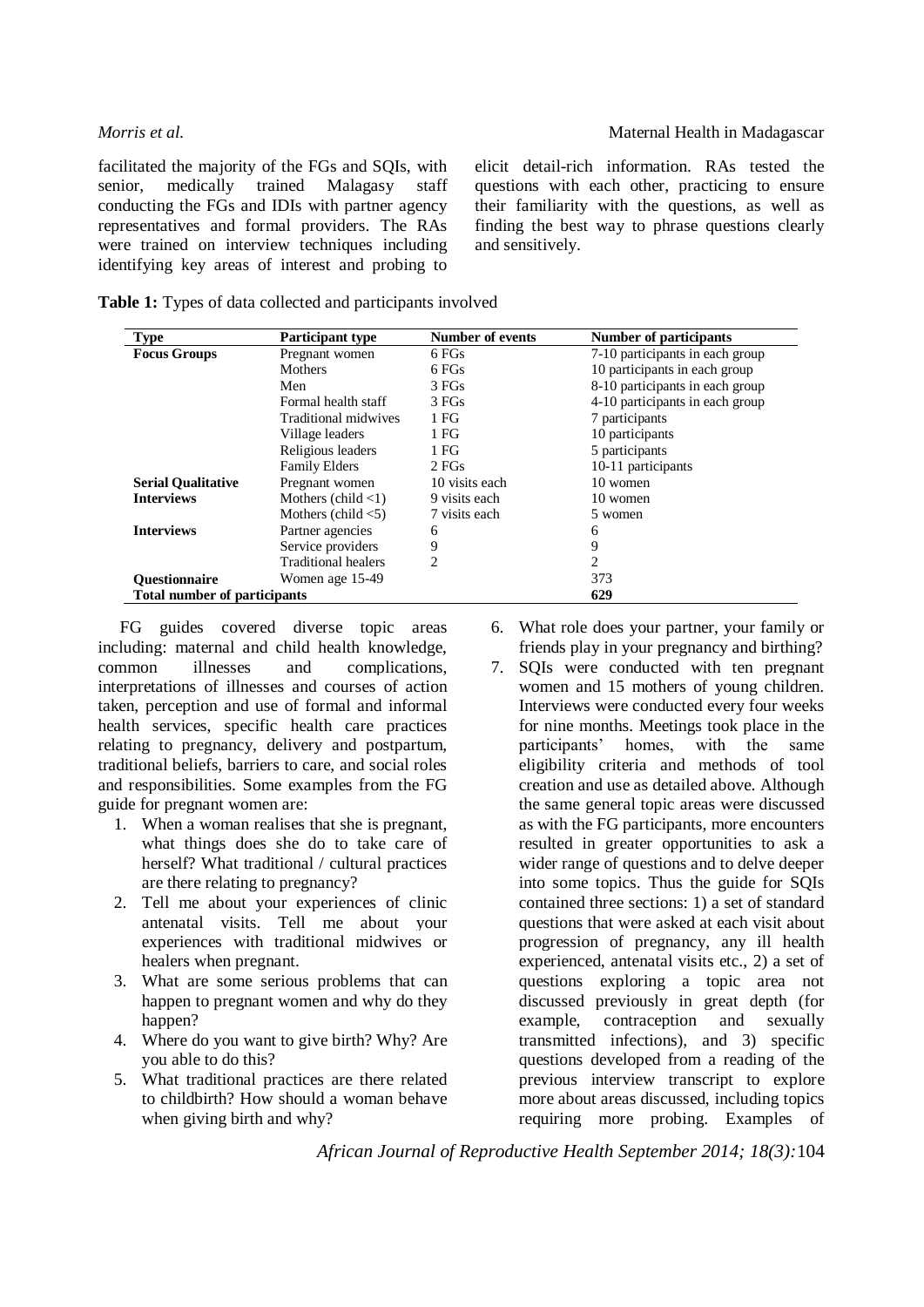standard questions asked to pregnant woman at each visit are:

- 8. How has your health been in the last 2 weeks?
	- i. Describe any concerns or problems. Why you think it happened? What did you do?
- 9. Did you see a doctor / nurse / midwife / traditional midwife / healer? Describe your experiences.
	- i. How long did you wait before you sought care? For what reasons did you chose to go to them? Who helped you to make that decision?
- 10. Describe any antenatal visits in the last 2 weeks. What happened?
	- i. What did they do or give to you (including advice)? How was your experience? What were the costs involved?
- 11. Who have you talked to about your pregnancy/health in the last 2 weeks? What did you talk about?

A small financial compensation was given to participants for their involvement in SQIs. A verbal informed consent process was used with all participants, with RAs giving a copy of the consent form to the participants and signing and keeping a copy to authorize the process and consent given. No personally identifying data was collected from the participants. Security measures were used to protect the safety of written and electronic data, which included electronic files being saved on password-protected computers kept in a locked office. Paper documents never contained personally identifying information and were also locked away. Staff received training on confidentiality as part of their ethics training.

### *Data collection and analysis*

All IDIs, SQIs and FGs were audio-recorded. A translator transcribed the audio files into English and field notes were added (comments and observations made by the facilitator and note-taker or interviewer). The transcribed data was periodically audited by a senior staff member. The primary researcher (a female British post-graduate with experience in maternal and child health in

Africa) read all of the transcripts numerous times, asking for clarifications and discussing her understanding with the team regularly. As she identified patterns, these were presented in monthly team meetings. Emerging patterns and themes were discussed in team meetings, and shared in larger project management meetings. As the research followed an iterative process, areas which lacked full information or understanding could then be prioritised during the next round of FGs and interviews. Data was collected and analysed until saturation was reached (in that information was occurring so repeatedly that one could predict responses from further data collection on the same theme).

### *Quantitative phase - design and sample*

A questionnaire was developed by the primary researcher which included sections on: demographics, obstetrical history, antenatal care, delivery, maternal mortality, family planning, child health, and general health. Closed-ended questions were asked to participants by the RAs and recorded by the RAs on the paper questionnaires. In order to collect valid study data, the questions were discussed at length prior to beginning so that all of the RAs had the same general understanding of the questions and answers. The questionnaire was pre-tested with NGO staff, and shortened and adjusted according to feedback. The RAs each conducted a pilot with 10 women (total of 40 participants). Feedback led to a final elicitation of the questionnaire. Four RAs conducted the qualitative data collection over a period of six weeks, coming to the office at the beginning of the day to strategize and review protocol and returning at the end of the day to hand in paperwork and discuss any issues. At this time the primary researcher also reviewed the forms to ensure data was collected correctly and in full. Any discrepancies or missing information was discussed and resolved the same day.

The following calculation was used to produce a population-based sample size for the questionnaire:

$$
\frac{Z^2*(p)*(1-p)}{C^2}
$$

*African Journal of Reproductive Health September 2014; 18(3):*105 Where Z=Z value (e.g. 1.96 for 95% confidence level), p=percentage picking a choice,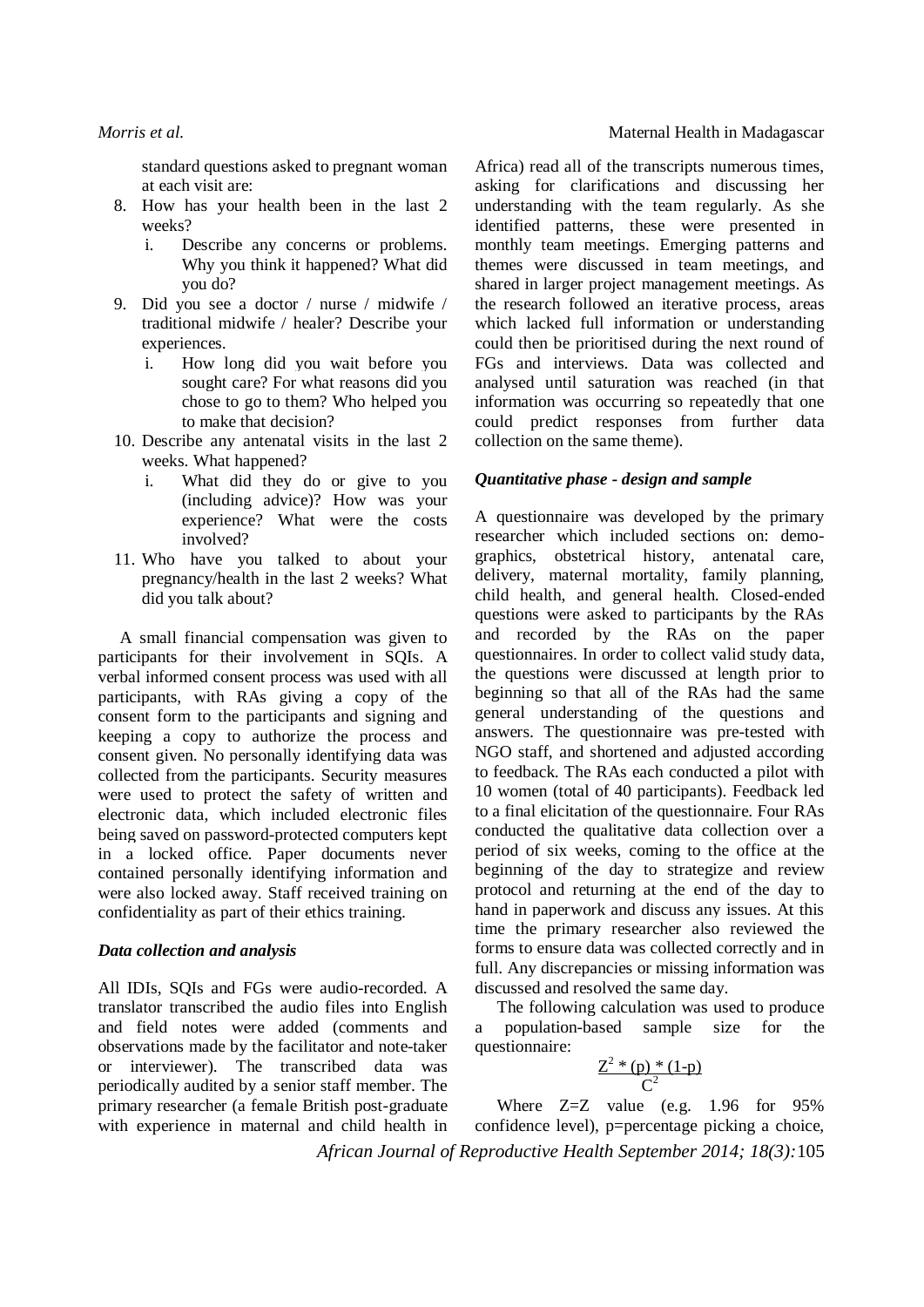expressed as decimal (.5 used for sample size needed) and c=confidence interval, expressed as decimal (e.g.,  $.05 = \pm 5$ ). The population size of Fort Dauphin is approximately 56,322. The national percentage of women who are of reproductive age (the target population for this study) is 23%, giving a target population in Fort Dauphin of 14,260. Using this number as p, and a 5% margin of error and 95% Confidence Interval, a sample size of 374 was given. The sample size was divided proportionately by *fokontany* as according to the population size of each area. Participants were randomly selected using a strategy whereby the RA started at a central point in the *fokontany* and was directed by spinning a pencil to locate a dwelling. If no one was present (unlikely given that in a family compound, there are usually many huts and people around at any time during the day), they would go to the next closest dwelling that had someone present. At each dwelling they enquired as to the number of women aged 15-49 that lived there. If there was more than one, the women were listed on pieces of paper and one randomly selected. If that woman was available, the RA confirmed eligibility, sought informed consent and conducted the questionnaire. If the selected woman was unavailable, the RA scheduled a time to return. All participants were located on the second or third visit. If no one at that household matched the eligibility criteria, the RA started the selection process again. At the beginning of each day, RAs would start in the same central location if continuing work in that *fokontany* or move to the next *fokontany* on the list.

### *Data collection and analysis*

Questionnaire data was collected on paper forms and entered into Epi Info version 7 (CDC, Atlanta, Georgia). An audit process confirmed the accuracy of data entered, before being imported into STATA v11.0 (StataCorp LP, College Station, Texas) for coding and statistical analysis. Percentages were calculated and chi-square tests were carried out to examine associations between variables, in particular for associations between practices and population groups (including age, ethnic group and level of education). A *p* value  $\leq$ 0.05 was considered statistically significant.

### *Morris et al.* Morris *et al.* Maternal Health in Madagascar

Thematic analysis of qualitative data was completed alongside analysis of questionnaire data with comparisons being drawn between the two. A broad picture concerning health practices and beliefs throughout pregnancy, child birth and postpartum were identified, which illuminate the barriers to maternal health in this population.

## *Trustworthiness*

Extensive data collection using a large number of informants and multiple approaches contributed to the trustworthiness of the research. The primary researcher was responsible for the complete thematic analysis of the data, and the synthesis of the qualitative and quantitative data. Interpretation and verification was carried out continuously, checking back with participants and stakeholders as well as the research team throughout. Efforts were made to ensure that findings from qualitative data adhered to the quality standards of confirmability, dependability, credibility, and transferability<sup>28</sup>. This was done using these methods: using thorough processes and audit trails exemplified through tools, guides, operations manuals and other electronic notes which documented the project meticulously; triangulation of qualitative and quantitative data sources; constantly checking in, examining and debriefing with research staff, senior management and stakeholders to ensure that data was being interpreted correctly; and prolonged engagement in the field throughout the one year project cycle<sup>29-</sup> 30 .

# **Results**

Two hundred participants were invited to FGs, with 186 (93%) acceptances. For the SQIs, only two meetings were missed due to the participants being out of town. From 383 women approached to participate in the questionnaire, ten declined to participate. Reasons given included being busy or having plans (n=5), not wanting to participate (n=3) and not willing to participate without an incentive (n=2).

Survey participants ranged in age from 15-49 and were mostly ethnically Antanosy. The majority had between 'some primary' and 'complete secondary' level of education. One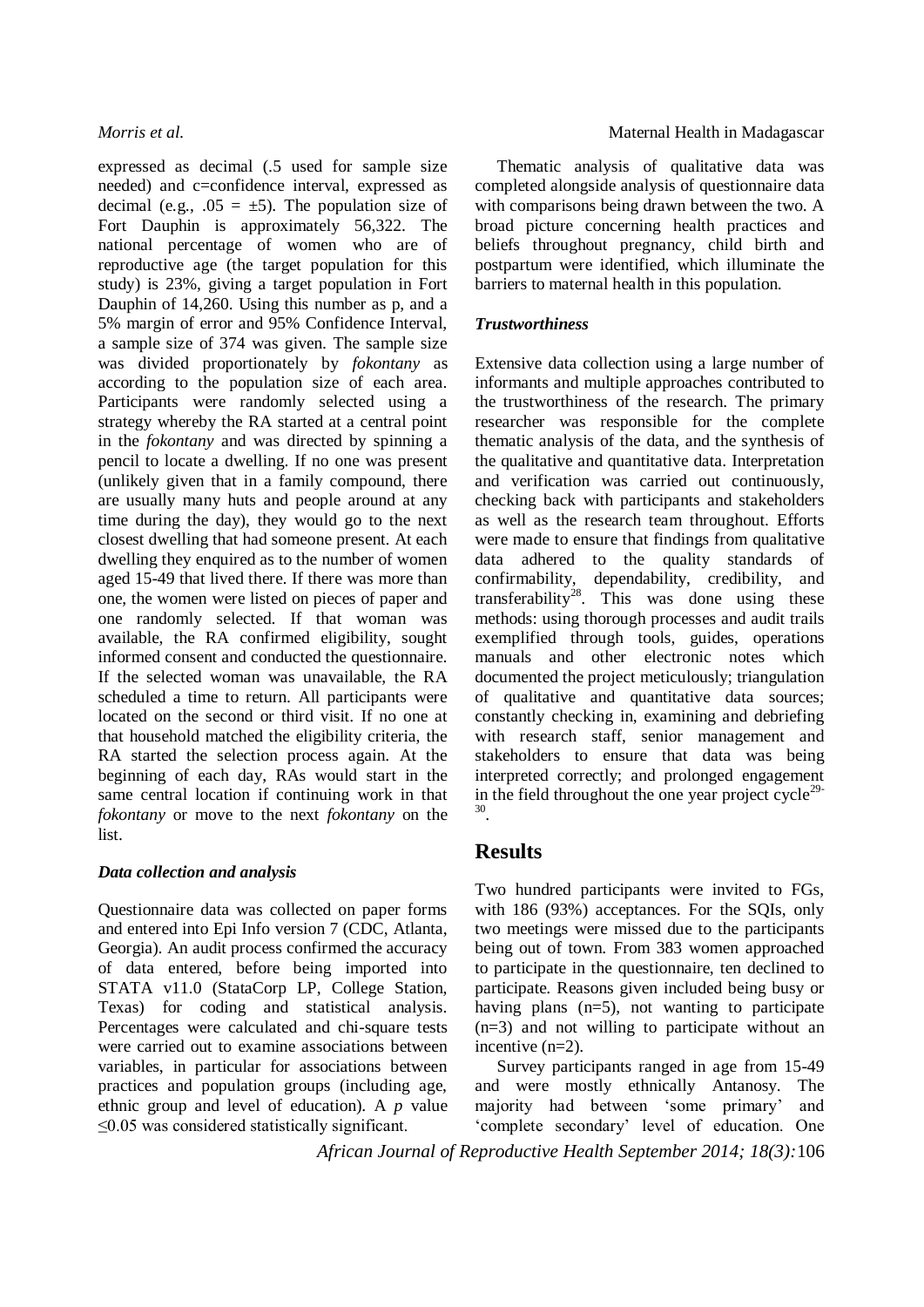quarter (26%) classified their literacy level as 'poor' or 'not literate.' Their number of pregnancies experienced ranged from 0-11. Selected socio-demographic characteristics are presented in Table 2.

**Table 2:** Selected socio-demographics of questionnaire participants (N=373)

| Characteristic               | $N=373(%)$ |  |  |  |
|------------------------------|------------|--|--|--|
| Age                          |            |  |  |  |
| 15-19                        | 95 (25.5)  |  |  |  |
| 20-29                        | 121 (32.4) |  |  |  |
| $30 - 39$                    | 94 (25.2)  |  |  |  |
| 40-49                        | 63 (16.9)  |  |  |  |
| <b>Ethnic</b> group          |            |  |  |  |
| Antanosy                     | 217 (58.2) |  |  |  |
| Antandroy                    | 106 (28.4) |  |  |  |
| Other                        | 50 (13.4)  |  |  |  |
| Level of education           |            |  |  |  |
| None                         | 36(9.7)    |  |  |  |
| Primary in/complete          | 97(26.1)   |  |  |  |
| Secondary in/complete        | 169 (45.3) |  |  |  |
| Higher                       | 71 (19.0)  |  |  |  |
| <b>Partner status</b>        |            |  |  |  |
| Married/stable partner       | 206 (55.2) |  |  |  |
| Divorced/widowed/single      | 117 (31.4) |  |  |  |
| Casual partner               | 50 (13.4)  |  |  |  |
| <b>Employment</b>            |            |  |  |  |
| Full time                    | 67(18.0)   |  |  |  |
| Part time/casual             | 154 (41.3) |  |  |  |
| Not employed                 | 98 (26.3)  |  |  |  |
| <b>Student</b>               | 54 (14.5)  |  |  |  |
| <b>Number of pregnancies</b> |            |  |  |  |
| $\theta$                     | 71 (19.0)  |  |  |  |
| 1-4 pregnancies              | 228 (61.1) |  |  |  |
| More than 4 pregnancies      | 74 (19.8)  |  |  |  |

Participants in the qualitative data collection events ranged in age from 15 to 80. Convenience sampling enabled a wide range of participants to be included in each of the demographic groups. The ages of pregnant women and mothers involved in the FGs and SQIs ranged from 15-48 and parity from 1-10. These women were selected from all over Fort Dauphin, and were chosen to represent a wide range of society in terms of level of education, income, marital status and birthing experiences.

## *Health, beliefs and practices during pregnancy*

The first period analysed from the data collected was pregnancy, revealing the following trends, health beliefs and practices.

### *Morris et al.* Morris *et al.* Maternal Health in Madagascar

Of 291 the questionnaire participants who had even been pregnant, 186 (64%) were aged 19 or under when they had their first pregnancy. Of those aged 19 or under at the time of the questionnaire (n=95), 40 (42%) were already mothers or currently pregnant. From the whole sample, three of the currently pregnant women (5%) were aged 40 or above, and it was not uncommon for FGs participants to report having children the same age as their grandchildren. In terms of preferred number of children, participants in both the FGs, SQIs and questionnaires expressed an ideal number of children that was often lower than their actual number of children, for example, interview participants considered two to four children to be 'ideal,' while 60 of the 291 women ever pregnant (21%) already had five or more births. Of these women, 117 (40%) had already had at least one miscarriage. Interviews with local clinicians showed a lack of accurate data on sexually transmitted infections, but existing data from antenatal syphilis tests showed rates ranging from 30% to 80%.

FG participants explained how they would usually realise that they were pregnant in the second or third month. Home-based pregnancy testing was rare but most attended antenatal visits (ANV) at the public health clinics. Similarly, of the questionnaire participants, 195 (93%) who were pregnant in the last five years attended at least one ANV, and the average number of visits was four. ANV service delivery in Fort Dauphin is inconsistent and little counselling is provided at the visits. While some women are able to stop engaging in hard physical work such as collecting water when pregnant, for others this is not possible. Of the women who have some knowledge about healthy eating in pregnancy, many are not financially able to increase their meal intake or improve its nutritional content. There are many foods and activities that are considered taboo during pregnancy such as eating peanuts or bananas, drinking milk, drinking standing up, and wearing things around the neck. The potential harmful effect on the unborn child was explained by two pregnant women participating in FGs:

"*When pregnant, you can't wear anything around your neck … because the doctor doesn't like it, it makes the baby's umbilical cord wrap around its*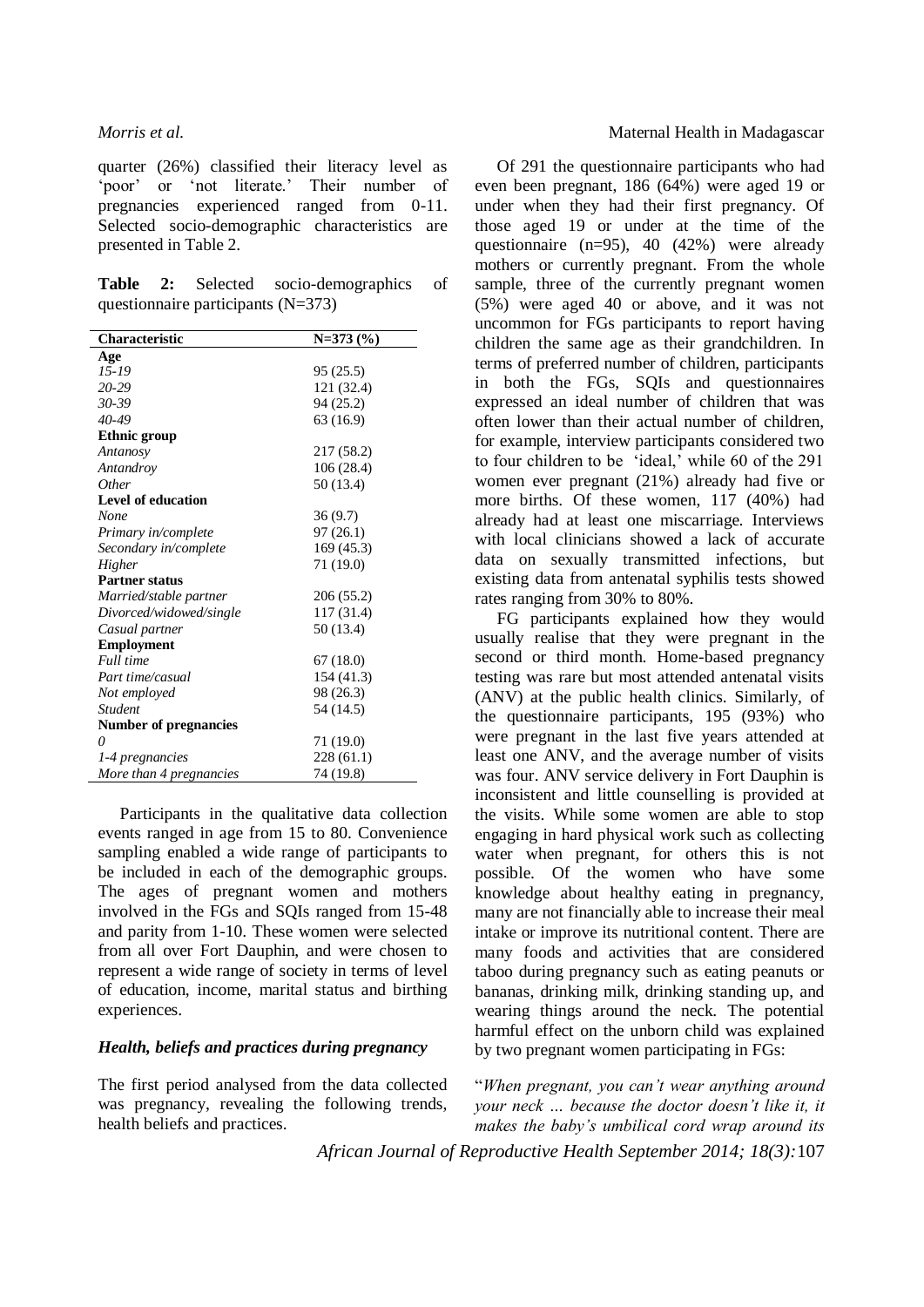*neck. When you give birth, the baby has it wrapped round his neck." "When you get pregnant you are forbidden from having something bitter. It makes your child miscarry."* 

Coitus is generally avoided from 3-8 months into the pregnancy to at least 3 months postpartum. It is taboo for the partner of a pregnant woman to have sex with casual partners during the pregnancy due to the belief that it could have a harmful effect on the unborn baby, however, it is socially acceptable during the months after the birth during the mother's postpartum confinement period when she is considered too fragile to have sex.

Many women visit traditional midwives and/or *ombiasa* (traditional healers or shamans) during their pregnancy. From 210 questionnaire participants who had delivered in the last five years, 93 (44%) had visited a traditional midwife and 63 (33%) had visited an *ombiasa* during their most recent pregnancy. Herbs are the most common form of treatment given by *ombiasa* and traditional midwives, and 71 (34%) questionnaire participants reported taking herbs during their last pregnancy.

Traditional midwives may give herbal liquids to pregnant women for protection of health and treatment of illnesses, and often give massages to change the baby's position. Traditional midwives are seen as friendly and helpful, and are usually sought in addition to formal ANVs. Traditional midwives encourage formal ANVs and child vaccinations, and some encourage facility delivery, especially for breech presentations which they have not been able to correct, or if the child seems very large.

Fears of poisoning or witchcraft are common in Malagasy culture. This is particularly the case during pregnancy, which is thought to arouse jealousy in other people. Curses and poisoning are believed to be transmitted through food, particular objects, touch, or simply through bad thoughts, all of which are considered to have the power to harm or kill. For this reason, pregnancy and due dates are rarely discussed with anyone except female family members. Also, whereas clothes-washing is a job that ordinarily is delegated to any female member of the community, during pregnancy it is common for women to restrict this activity solely

to their mothers, again for fear of the witchcraft that could be placed on their clothes by other jealous women. To prevent or treat poisoning, *ombiasa* give pregnant women herbs to drink called *besaro*. The seriousness of the risk of poisonings was expressed by two women, both mothers of children under five: "*One pregnant woman in our fokontany (neighbourhood) got poisoned because she told her friend about the day of her giving birth, and then she died, and the baby." "You can't tell about (your pregnancy) to anyone in case you get poisoned so you only speak about it to your family, no one else because maybe if you speak about it to the bad people then they will do bad things to you. (Interviewer: Who are the people that do it, and why?) The people who are jealous of you do it and maybe they don't like you having a baby or they don't like your family."*

### *Health, beliefs and practices during delivery*

Moving on from pregnancy, data for delivery trends and specific beliefs and practices during delivery were examined, with the following findings.

Most FG and interview women considered birth preparation in terms of buying clothes and supplies for the birth rather than planning where they will deliver and how they will get there. Many women save and sometimes borrow money in preparation for their delivery and for supplies, but often only know which delivery options they can afford once labour has started. The male partner's responsibility is generally seen by both women and the partner in terms of financial support only. Due to the lack of information and counselling given at ANVs, most pregnant women do not know how to ensure a healthy pregnancy or how to recognise warning signs or complications during labour and delivery.

Local birthing etiquette entails remaining composed throughout labour and delivery; not complaining, 'pulling faces' or making noises. This is because it is believed that having a child should be a positive experience, as well as this behaviour representing a sign of strength. If a woman fails to follow this etiquette, both she and her family will be embarrassed and it is thought that physical damage may be inflicted on the child,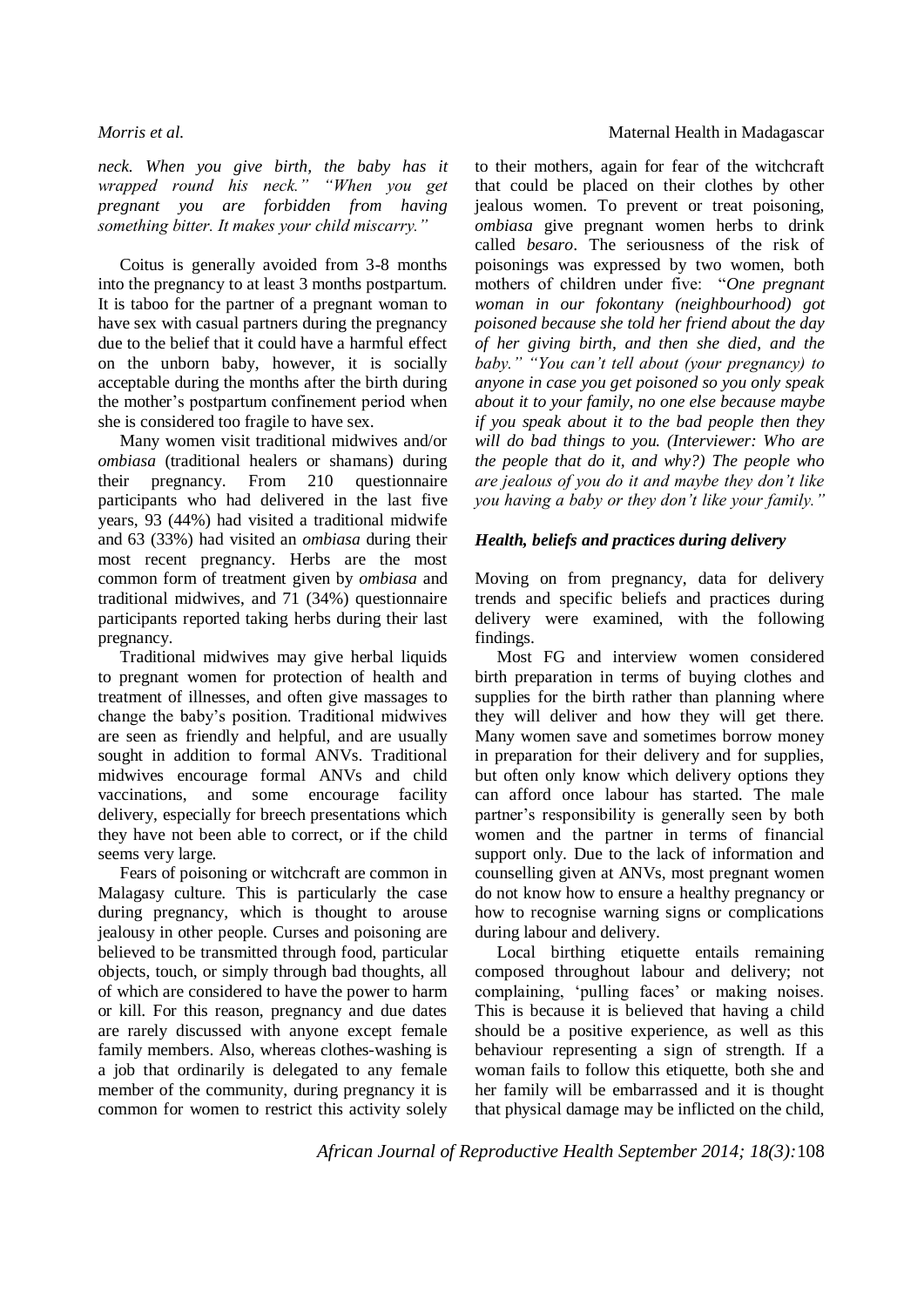as expressed by three mothers of young children in FGs: "*You can't cry and make the angry face; you have to make the normal face during your delivery." "It's taboo if you cry because it's good news to await the baby's cry so if you cry it means you don't want the baby." "You need to push the baby, that's why you have to stop it, because if you cry you don't have enough energy to push the baby and maybe it will cut the baby's head."*

Due to this practice of remaining composed throughout labour, family members may not actually be aware of how far a woman's labour has progressed. Many SQI and FG participants reported that while they had planned to deliver at the hospital, they didn't due to the 'suddenness' of the birth. 124 (12%) mothers in the questionnaire sample also stated that the main reason they didn't deliver their last child at the public hospital was due to the suddenness of the birth. Men, who are generally uninvolved in pregnancy practices, must remain absent during delivery and are forbidden from being in physical proximity as it is thought that their presence will prolong delivery or prevent the baby from coming out. Prolonged labour and other delivery complications are sometimes viewed as resulting from an unsettled feud with someone, especially one's parents or partner. Resolving feuds or getting benediction is often sought before or during delivery in order to prevent or resolve complications.

Of the 282 births delivered in the last five years to 210 questionnaire participants, 109 (39%) were delivered at hospital, 98 (35%) were delivered at home with a skilled attendant, and 75 (27%) were delivered at home with a traditional midwife. The main reasons given for not delivering at hospital were 'expense' and 'negative views of the hospital or staff'. Main reasons for choosing home delivery with both skilled and traditional midwife were 'cost', 'convenience of being at home', 'familiarity/habit' and 'friendliness of attendants'. Women with primary or less than primary education were more likely to have visited a traditional midwife or *ombiasa* during pregnancy than women with more than primary education  $(p=0.005$  and  $p<0.001$ , respectively), and they are more likely to have delivered at home, especially with a traditional midwife  $(p<0.001)$ .

### *Morris et al.* Morris *et al.* Morris *et al.* Maternal Health in Madagascar

Traditional midwives may attempt to speed delivery by encouraging women to have a hot shower, drink tea and walk around, whereas skilled attendants (at home or in a facility) may give an injection of oxytocin to augment labour or after delivery to prevent haemorrhage, which is viewed by many women as desirable. Some women, regardless of where and with whom they are delivering, take herbs to speed what they regard as a prolonged labour; of the 210 questionnaire participants who had given birth in the past five years, 21 (10%) reported having carried out this practice. Local clinicians interviewed reported the possibility of complications arising from this practice including still birth.

Since traditional midwives do not give injections, they are sometimes seen as "not doing anything", and in some circumstances are only called post-delivery to cut the umbilical cord. Some traditional midwives do not have safe or clean delivery practices, with common hazards including: lack of hand and perineum washing, not wearing gloves, delivering on a non-clean surface, and use of non-sterilised equipment such as scissors or razor blades to cut the umbilical cord. They may also direct labouring women to feel with their fingers how close the baby is, posing a particularly significant risk in a context where hand washing is not a regular practice. During some deliveries, traditional or skilled attendants may push the labouring woman's abdomen to 'aid' delivery. Birth attendants at home generally leave shortly after the birth, but women in hospital are required to remain for three days. Skilled midwives working in and outside of a facility usually give a three-day course of antibiotics to prevent postpartum infection.

The qualitative data collected suggests high rates of haemorrhage and fistula resulting from child birth. Of the 25 SQI participants, 13 personally knew at least one woman (relative or friend) who had died from postpartum haemorrhage. Of the 23 SQI participants who were asked about fistula, eight knew someone who suffered from this morbidity. It is unlikely that they were discussing the same women as SQI participants were located from different *fokontany,* although this cannot be ruled out completely. FG and SQI participants rarely had a reliable idea of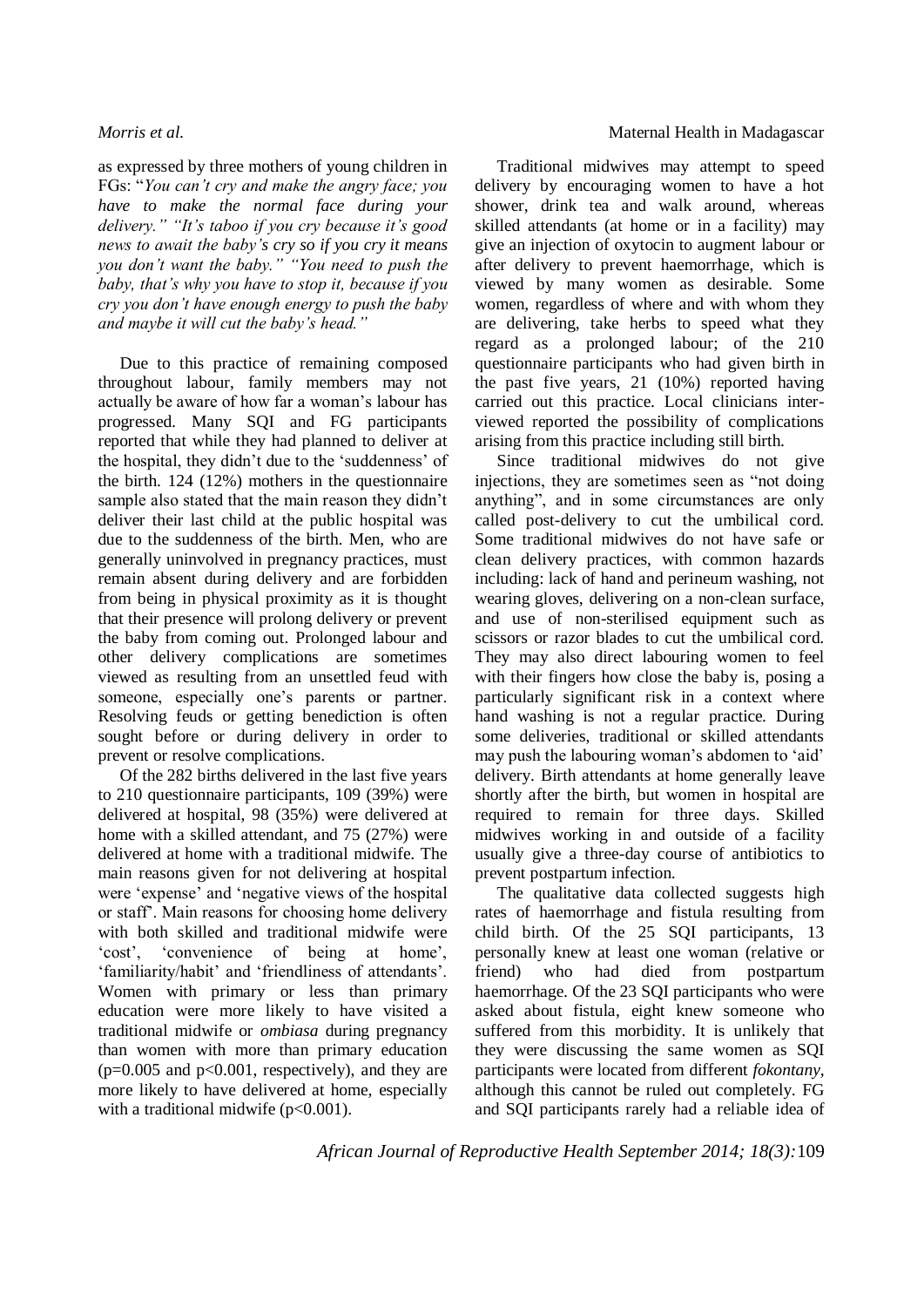what constituted a prolonged labour or 'too much' bleeding, and there were clear delays identified in terms of recognition of complications and actions taken during their own deliveries.

Haemorrhage (antepartum and postpartum) may also be understood by some as a curse or poisoning for which the treatment is ingestion of herbs. The incidence of haemorrhage and lack of knowledge about warning signs is illustrated by the following comments from SQI mothers: "*I saw two women who had that problem before - who died after delivery. One had too much blood come out, it means haemorrhage, and the other one the placenta was stuck inside because they had the delivery at the traditional midwife's." "My bleeding stopped two weeks after my delivery. In the first week a lot of blood came out, then in the second week not much blood came out. In the first week I changed the towel 4 times a day, then the last week I only changed it 2 times a day. (Interviewer: Do you know the difference between haemorrhage and the blood after delivery?) I don't know the different between those two."*

### *Health, beliefs and practices during the postpartum period*

Continuing to explore the data chronologically through the maternal period, the postpartum period was then analysed; in particular, any trends, practices or beliefs relating to this time.

Participants described how they consider pregnancy and child birth to be dangerous times for women, with the birth leaving women's bodies very damaged, weak and soft. A number of practices are performed to clean out 'dirty' blood, with some skilled attendants giving hot water douches or using equipment to spray hot water into the mother's vagina to clean it out immediately after delivery. Some women may practice crouching over burning charcoal to cleanse and tighten the womb. This, and herb drinking (which follows an intense postpartum regime, often involving a variety of preparations at different time intervals), are thought to clean out anything dirty from the vagina and womb, and promote healing and the return of the body to its pre-pregnancy state.

### *Morris et al.* Morris *et al.* Maternal Health in Madagascar

Most postpartum women follow a period of a confinement for one to four months. Of 201 questionnaire participants who had given birth in the past five years, 186 (92%) observed a period of confinement. During this time, women stay indoors wrapped in blankets, with doors and windows closed, and sometimes with animal lard on their skin. They drink hot fluids, take hot baths and ingest a regimen of herbs. Some women minimise their movement and restrict their bathing rather than taking hot baths. As the postpartum woman is seen as especially fragile and weak after delivery, it is thought that she can easily get sick and die from cold (*sovoky*) because the wind and cold air is harmful to her. Keeping warm is also seen to ensure the production of warm milk for the baby. Symptoms of *sovoky* include fever and chills and can result in death. Medical staff frequently reinforces this belief by explaining that the injections they give to postpartum women are to prevent cold when in fact they are a three-day course of antibiotics to prevent infection. Herbs are ingested both to prevent and treat *sovoky*. According to local clinicians, there are many negative health effects that result from these postpartum confinement practices such as fever, dehydration, heat rash, heat stroke, poor hygiene and the inability to leave for medical visits when sick. One clinician described these practices but thought that they were no longer common in urban areas: "*It's often the villagers who still follow the traditional culture to make themselves warm with the fire and plug their ears with cotton when they stay inside. And they often have coats on without bathing. It's because they are afraid of coldness (sovoky) but the sovoky can kill them. For the town people here, they get out of that step by step because of education – for example knowing that sovoky isn't from coldness, it's from dirt. The villagers however often practice that culture - as I see, they are there with temperatures of 42 degrees and have an enormous heat rash, like measles, and then they lose consciousness and then they die."*

This study suggests that practices are the same in town as in rural areas, with the only difference being in duration of the confinement period, reported as being typically longer in rural areas.

Due to the confinement period, postpartum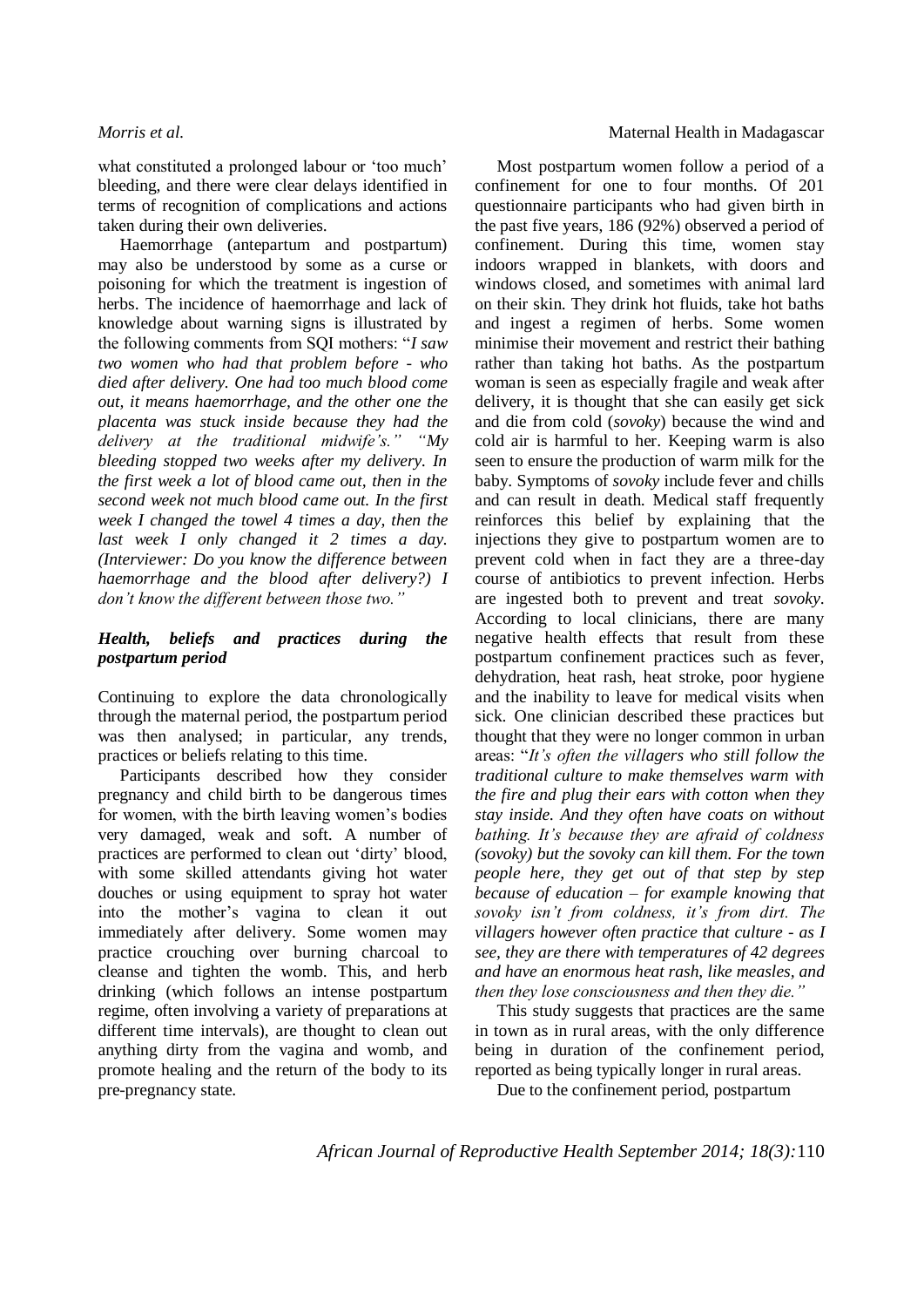visits to health facilities are rare, though private midwives and traditional midwives often visit during the first week to check on the baby for women who delivered at home. As an example, 113 (60%) questionnaire participants reported at least one complication during their last delivery or in the three following days which included: severe vaginal bleeding, high fever and weakness, prolonged labour, convulsions/cramps, swelling of legs, and general weakness. Of these women who reported experiencing a complication, 15 (10%) were already at a health facility at the time and 69 (47%) went to a facility for medical attention, but the remaining 62 (42%) did not seek any medical attention.

Within this region, many illnesses are understood in traditional rather than biomedical ways. When a symptom or a variety of symptoms are understood or interpreted in a traditional way, they are treated accordingly. FG and interview participants described various traditionally understood illnesses which pertain to the postpartum period. One already mentioned is *sovoky* which has many symptoms similar to that of infection; pain, swollen abdomen, and fever. It is understood as being caused by wind or cold air is treated with herbs and viewed as an often fatal affliction. Postpartum contractions are understood as *pia*, pain caused by blocked or dirty blood left in the womb which needs eliminating though ingestion of herbs. Symptoms thought to be related to poisoning are treated with *besaro* herbs or by the woman being taken to church if she is a Christian, as detailed by one pregnant woman during a SQI meeting: "*One of my neighbours died after the delivery and her baby as well died one week after she died. She died from getting poisoned - that's what the family says but I don't know much about it. (Interviewer: Did they take her to the doctor?) No, they only took her to the church."* 

In addition to traditional interpretations of illnesses mentioned above, there are also various spirits that Malagasy people believe can occupy a person and cause serious harm or even death. Many FG and interview participants talked about women being possessed by evil spirits during the postpartum confinement period. The symptoms of possession are craziness or madness, not

breastfeeding the baby, restlessness, wandering eyes, and crying. Other symptoms sometimes include fever and convulsions, which might be due to infections and/or the progression of other illnesses. In this population, mental illnesses are often understood as 'madness' from curses and spirits, as are physical illnesses that induce convulsions and epilepsy. These are treated by seeking out an *ombiasa*, ingesting herbs or being taken for exorcism at church; many cases are said to result in death. Possession by such evil spirits was discussed by a SQI mother: "*Some women had evil when they were staying inside and sometimes they don't want to breastfeed their baby so they have to stop staying inside and go to the church because if you are still staying inside sometimes the mother will die or the baby."*

## **Discussion**

This paper has described local pregnancy, delivery and postpartum practices in an urban centre of southeast Madagascar, and the socio-cultural context of these practices in terms of common underlying beliefs, norms and traditions. Global factors which increase the risk of complications during pregnancy and childbirth can be seen to affect this population; namely young and old age, high parity and lack of birth spacing as well as poverty, stunted growth, poor nutrition, untreated  $STIs$  and confounding illnesses<sup>10,31-32</sup>.

From this overview it can be seen that some biomedical practices are common (for example, preferences for ANV and facility delivery), but that many traditional beliefs and practices are also prevalent, including traditional interpretations of illnesses and a widespread use of traditional healers and non-allopathic treatments. From this data, four main overlapping themes were identified which help to illuminate the barriers to maternal health in this population: 1) lack of knowledge, 2) risky practices, 3) delays seeking biomedical care, and 4) family and community expectations.

## *Lack of knowledge*

Women of reproductive age in this population have low levels of knowledge and skills for birth preparedness and complication readiness $^{33}$ , and there is little public knowledge about pregnancy or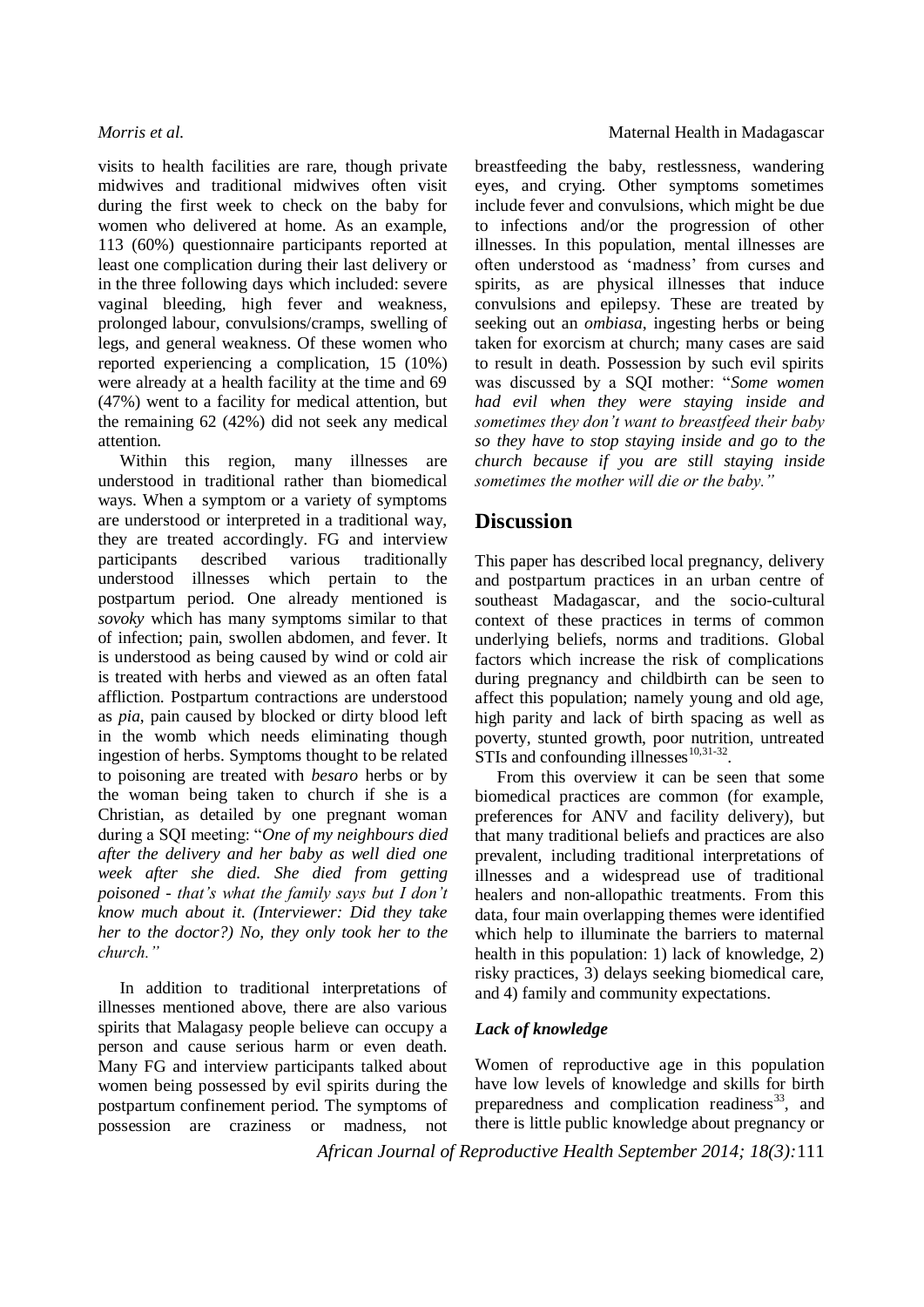postpartum health. Despite the significant uptake of ANVs, little is actually being communicated to the women attending them in terms of the WHO recommendations for antenatal counselling, which include: the health needs of pregnant women, safe delivery, birth and emergency preparedness, nutrition, recognition of danger signs, and when to self-refer to hospital and postnatal  $care<sup>34</sup>$ . Antenatal education programmes are considered a standard component of antenatal care worldwide and are theoretically included in public ANVs in Madagascar<sup>34</sup>, however the results of this study suggest these are often lacking. Lack of counselling at ANVs in this population supports data from other countries which identify this missed opportunity for health-related information, education and communication  $(IEC)^{35}$ . Another study examining information given at ANVs found that in 15 of the 19 developing countries studied, less than 50% of women reported receiving information on warning signs of complications<sup>35</sup>. Since receiving advice about pregnancy complications increases the likelihood of delivery at a facility and reduces delays in seeking care in the event of a complication<sup>35-36</sup>, this lack of information-giving constitutes a serious missed opportunity to improve maternal health in Madagascar.

The qualitative data revealed difficulties among women of reproductive age in retaining information after one-off health promotion events or training sessions. Low literacy and levels of formal schooling require IEC tools to be appropriately targeted and messages repeated frequently. Pregnant women should not be the sole focus of such education interventions as behaviour change cannot be achieved and sustained without also involving family members who currently encourage, enforce and perpetuate the continuance of many traditional practices. Studies have shown that training provided to families and spouses is effective in promoting health-enabling social environments and improved practices $3^7$ . For example, male attendance and involvement in their partner's ANVs have been associated with positive outcomes for the mother and baby including more ANVs attended, women learning and retaining more information, increased birth preparedness in

case of pregnancy complications, and possible reductions in delays to receiving care from obstetric complication<sup>38-41</sup>.

While many women in this study expressed a desire for greater involvement of their spouse in their pregnancy, it might prove difficult to incorporate men into antenatal care due to social perceptions around appropriate or inappropriate spheres of involvement for men. Despite these possible challenges, it is strongly recommended that more attention is focused on involving men in reproductive health education interventions, as creative strategies could significantly impact positive birth outcomes. Educational interventions including female elders - mothers, aunts and sisters - who are traditionally more involved in pregnancy, delivery and postpartum care, should also be strongly encouraged.

### *Risky practices*

A wide variety of traditional practices have been identified within the pregnancy, delivery and postpartum periods in this population. While in many countries traditional care practices have the advantage of being affordable, culturally acceptable and easily available, data from this study suggests that a number of these practices may have a harmful impact on women and/or their unborn or newborn's health. These include: pushing on the abdomen to speed labour, unsafe/unclean delivery (also previously recorded in Madagascar<sup>42</sup>), and postpartum confinement practices such as overheating and not bathing. Other practices which may potentially be harmful include turning the baby in-utero, herb ingestion during pregnancy, delivery and postpartum, and squatting over hot coals post-delivery. This lends support to other studies which claim that despite being an often neglected area, perhaps due to concerns regarding cultural imperialism, various socio-cultural practices do contribute to maternal deaths; global examples include female genital cutting, food restrictions and taboos, early marriage/childbearing and some elements of postpartum confinement practices, which can all have serious impacts on maternal well-being<sup>43-45</sup>. Potentially risky practices must be identified and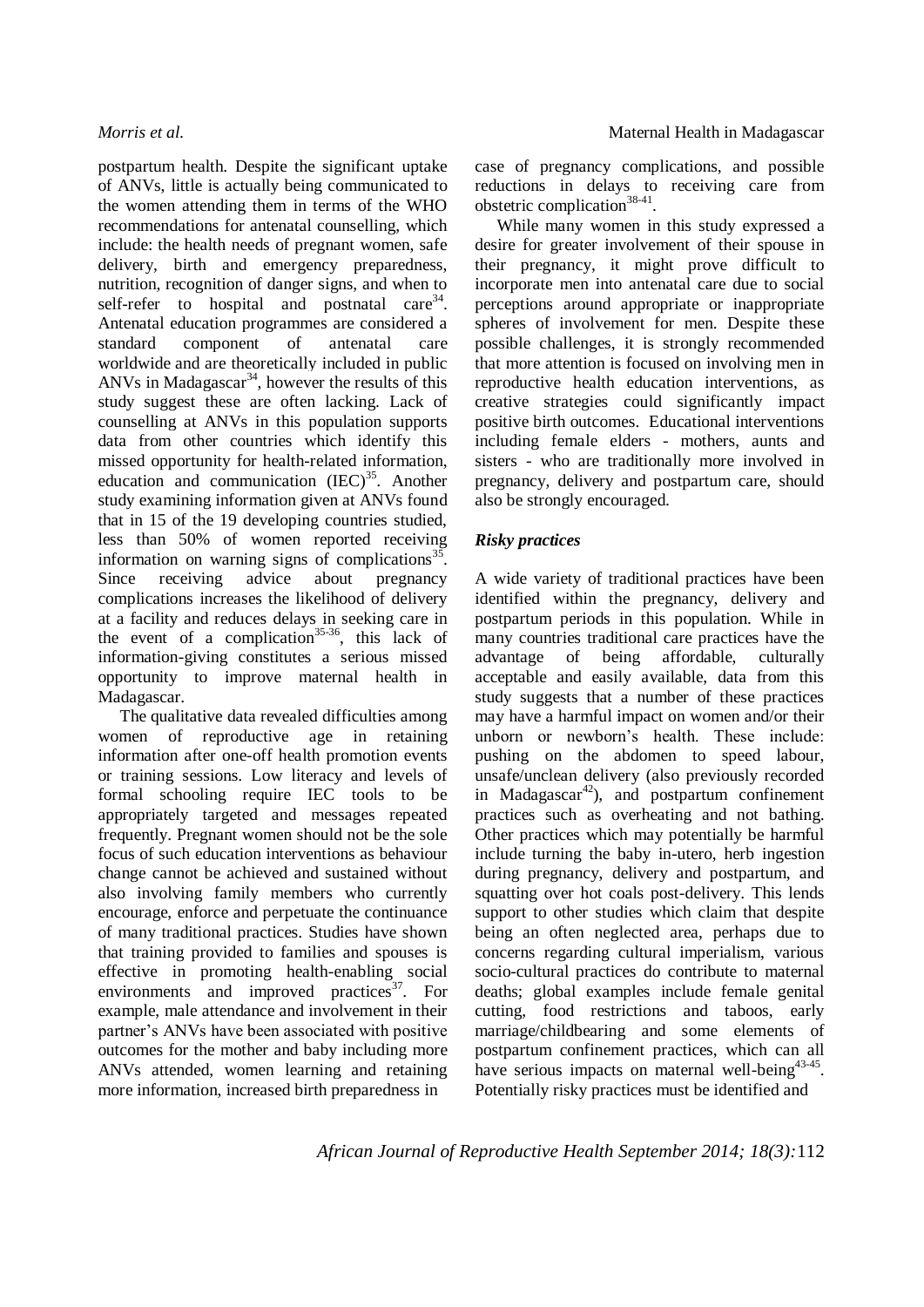recommendations for improving maternal health made in a culturally respectful manner that acknowledges and addresses the underlying reasons for the influence they hold.

Measures to reduce risk and improve the safety of some of the practices include use of clean delivery kits which have been demonstrated to reduce maternal and neonatal infection rates and death for women delivering at home<sup>46-47</sup>. Providing training and support to traditional midwives as well as formal facility-based and outreach staff can improve their knowledge and skills, ensure consistency and quality of information and advice provided and help to bring practices in-line with international biomedical recommendations<sup>44,48-49</sup>.

Herb taking during pregnancy, childbirth and postpartum is common in many countries in Africa and Asia though the herbs involved are often specific to the local regions. For this reason, the safety and efficacy of herbs used must be assessed on a case by case basis. While herb ingestion can potentially have beneficial effects<sup>50-51</sup>, two clinicians interviewed in this research claimed they negatively affect women's health, specifically by causing damage to the kidneys as well as harming the baby. Further research is therefore required into the use and safety of herbs in this context.

With regard to making childbearing safer, there is clearly overlap with the first theme of needing to improve maternal health knowledge to reduce risky practices, however a growing realisation that information by itself does not necessarily translate into action has exposed what has been called the knowledge-attitudes-practices gap, or rather the gap between knowledge and attitudes on one hand and practices on the other<sup>52</sup>. In particular, this research highlighted common conflicts between well-known biomedical recommendations and traditional practices (such as for skilled delivery). While there is no simple solution, any health education outreach work which endeavours to change behaviour must work through an understanding of existing behaviours and their underlying socio-cultural context.

### *Delays seeking biomedical care*

Many illnesses or complications during pregnancy, delivery and postpartum are seen as being caused by the behaviour of the woman or her partner during pregnancy, curses, spirits, the weather and occurrences inherent in the postpartum condition (such as ejection of 'dirty blood' and 'being weak'). While traditional beliefs and practices coexist with biomedical ones for many people, the treatment sought for traditionally interpreted illnesses tend to be traditional themselves: herb taking, visiting *ombiasa* and traditional midwives for remedies, or priests for exorcisms. Some people may try different courses of action (traditional, biomedical, religious) - moving from one to the next if it is not seen to work - but for many illnesses, biomedical action might not be considered an option at all. In the case of some obstetric complications such as haemorrhage or infection, women may not be taken to see a medical professional or not taken until the condition is very serious. It is also likely that postpartum depression is being experienced by many women while undergoing their confinement period (as understood by their symptoms), and due to a traditional interpretation of spirit possession, their treatment often consists of visiting *ombiasa* or being taken to church.

One of the main ways of improving maternal outcomes involves reducing various delays in timely access to adequate obstetrical care. These delays have been identified as: 1) the delay in deciding to seek care, 2) delays in reaching care, and 3) delays in receiving appropriate  $care<sup>41</sup>$ . Traditional interpretations of illness can sometimes result in a significant delay in the first category; deciding to seek *biomedical* care. This concurs with other research which shows traditional understandings of illness causation to affect the decision or time taken to seek biomedical care $20,23,53$ . Building on the previous two themes of improving knowledge and reducing risky practices, education and sensitive behaviour change promotion can be effective in reducing delays to seeking care when needed, and in promoting biomedical understandings of some common, dangerous, obstetric complications which require medical attention.

In addition, the poor quality of public health services was found to be a barrier to accessing biomedical care. For example, many women favoured delivering with traditional midwives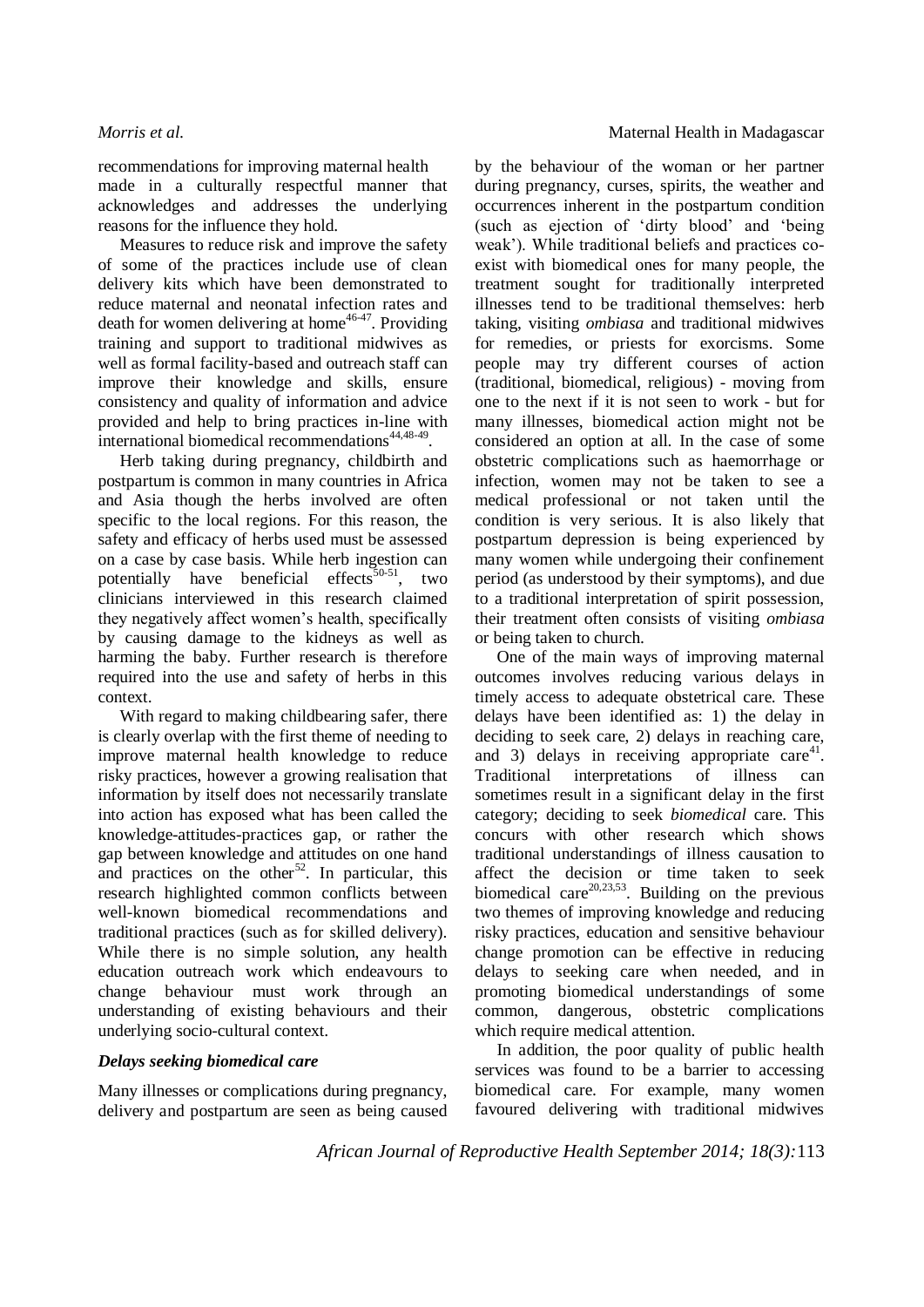rather than going to a facility, due to their friendliness and the perceived lack of quality of care at public facilities. Negative experiences and lack of trust in facilities have been found to be barriers to accessing biomedical care in many countries<sup>21,54</sup>, so improving the quality of public health care services and rebuilding trust in them is paramount. However, given the importance and widespread use of traditional health care providers, interventions to improve maternal health should also engage these actors. Although this remains a highly contentious topic, traditional healers are often the first and sometimes the only point of primary out-patient care in Madagascar, just as in many other countries worldwide. The WHO estimates that in some Asian and African countries, 80% of the population depends on traditional medicine for primary health care<sup>55</sup>. Madagascar has recently initiated a government campaign to increase facility deliveries with the help of traditional midwives<sup>56</sup>, and research from other developing countries has shown success in community health care projects that engage with traditional healers<sup>57</sup>. Since research in Madagascar has shown great institutional, structural and economic limits to the capacity of the public health system to implement maternal mortality reduction programmes<sup>22</sup>, engaging with providers who work outside as well as inside the formal health care system is certainly an approach that should be considered. Traditional healers and midwives in this locale involved in the study expressed a strong interest in receiving training from, and collaborating with formal health providers.

## *Role of family and community expectations*

Within this population in Madagascar, decisionmaking is relatively egalitarian between male and female partners. Male partners do not often play a big role in pregnancy and birth besides the securing of funds needed for delivery. In these communities, family structures are very strong and it is often the wider family that has great influence. Family members who tend to hold the greatest influence over women's health care decisions are parents, siblings and family elders and because women are traditionally considered as primarily responsible for family health, it is often female elders in particular who hold the greatest influence over other women in the family's health care decisions. This research revealed that while some women would prefer not to observe various traditional practices, they find it difficult to do so due to pressure from family members and elders. One example of this is postpartum confinement practices which some mothers would prefer not to follow or would like to considerably reduce in duration, due to the unpleasantness and health challenges experienced during this period. Their inability to do so however is expressed by one SQI mother: "*Everyone will tell you off (if you don't stay inside after delivery). My family would be angry with me and wouldn't accept it."*

Family elders report themselves to be "more traditional" than younger family members, and are thus particularly inclined to uphold the continuation of traditional practices such as postpartum confinement. Although male elders in our FGs perceived themselves as resistant to "new (biomedical) ways", female elders considered themselves more adaptable to "new ways" and are interested in receiving new information. However, it is unlikely that changes in practices will be adopted without proper training, follow up and support.

Other forms of influence were found to come in the form of social expectations and attitudes of non-familial community members such as religious leaders. Community attitudes and expectations were found to strongly influence maternal health in terms of adherence to postpartum confinement practices and traditional care practices. The involvement of men, other family members and the wider community in making improvements to maternal and child health has long been recognised as essential $2^{1,58-59}$ . The African Union's Health Strategy for 2007-2015 emphasises the important role to be played by community members, local non-governmental and  $community-based$  organisations<sup>60</sup>. Community mobilisation or participatory community projects aimed at education and behaviour change communications may be a way to appeal to and reach the wider community for improvements in maternal health. Some successes have already been seen using low-cost, participatory, community-based approaches. For example, in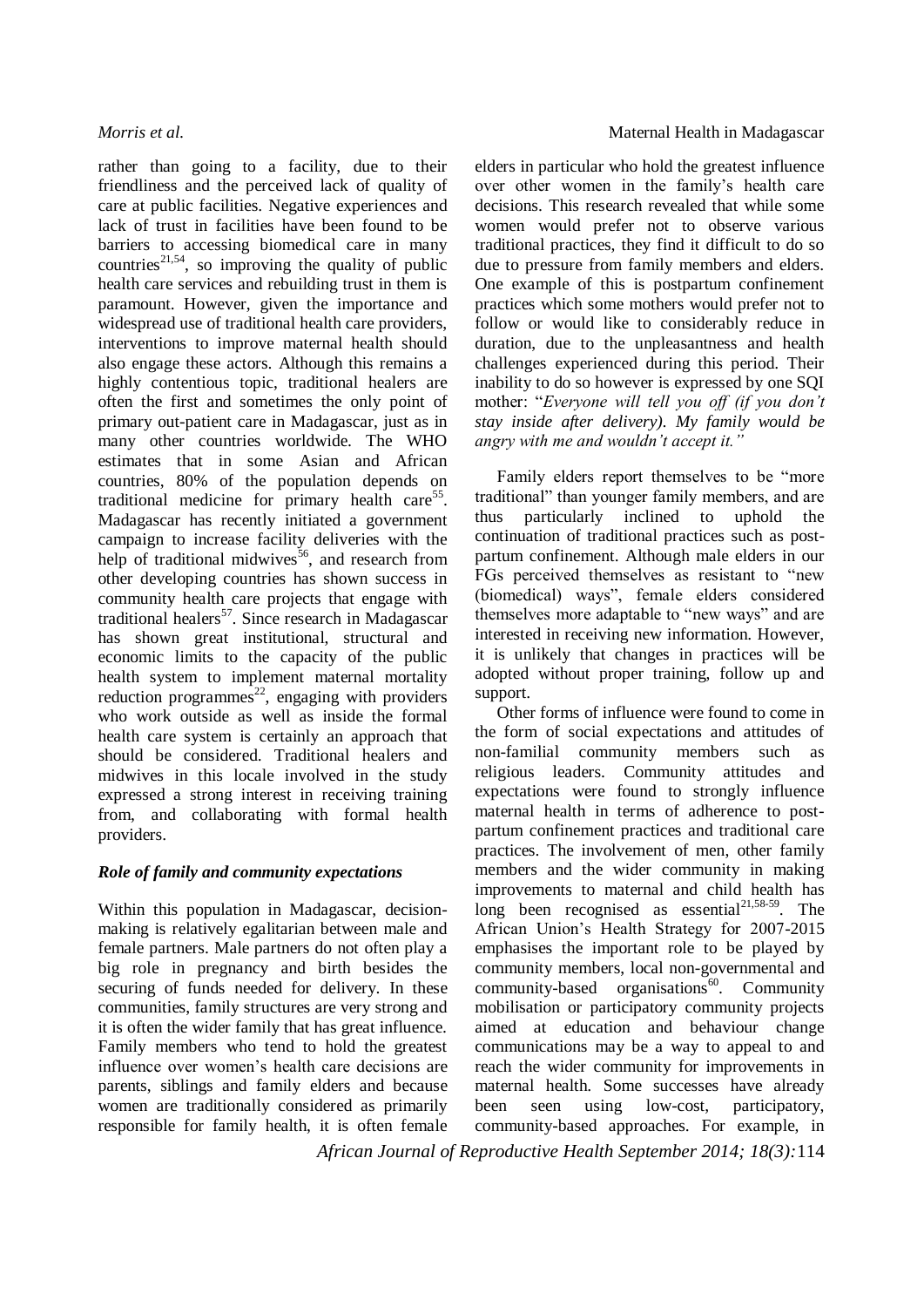various countries, women's groups and community mobilisation have been effective at improving home delivery practices, birth outcomes and other positive impacts on maternal and child health $58,61$ - $\mu$ <sup>2</sup>. Participants within this study were eager to engage in community-based activities aimed at improving health, and pre-existing social improving health, and structures such as women's groups can be utilised to further this goal.

### *Strengths and limitations*

Strengths of this research include the large number of participants (629), the long period of data collection and analysis (10 months), the triangulation of qualitative and quantitative data, and the consistent checking of understandings and interpretations throughout the study cycle with participants, various stakeholders and the local research team. Limitations include having a local team relatively inexperienced in conducting formal research, although thorough training was delivered by the experienced primary researcher, strict ethical and research protocols were maintained, and staff were supervised and given feedback throughout. Due to the large amount of data collected and scarcity of local translators, data was not back translated from English to Malagasy to check for accuracy. The emphasis was on capturing the participants' meanings rather than obtaining a perfect translation, which is a limitation of the data. To mediate this, data was audited and all interpretations were confirmed with the research staff and key stakeholders. Finally, Madagascar is culturally extremely diverse and there may be differing traditions between ethnic groups in other regions which may affect maternal health practices, beliefs and traditions. Findings presented here may therefore only be relevant to this particular region. However, given the study's aim to engender a deep and thorough understanding of a very specific local context, this is not considered a major limitation to the research.

# **Conclusions**

Findings from this study contribute to a growing body of knowledge that supports a context-specific understanding of the practices, beliefs and traditions related to pregnancy, childbirth and postpartum in communities and countries with high maternal mortality. If interventions are not designed with an understanding of the specific socio-cultural elements involved, they may be ineffective in improving maternal health outcomes. Designing interventions to reduce maternal morbidity and mortality in Madagascar requires working within and outside the public health system, and across both traditional and biomedical paradigms. In particular, recommendations for this population include ensuring counselling and education for women at antenatal visits, community-based maternal health IEC projects involving female family elders, male spouse and other family members, community mobilisation on health issues, and engagement with traditional healers and midwives in order to create an integrated approach that delivers real and lasting improvements to maternal health.

# **Acknowledgements**

The authors would like to thank all of the women and other community members who participated in this research. Special thanks must also be extended to the NGO staff, particularly those involved directly with this research. This project was funded by Comic Relief.

# **Contribution of Authors**

JLM led the study design, data collection and analysis, and preparation of the manuscript; SS and LR were involved in the study conception and design, data analysis, and preparation of the manuscript; MSA was involved in the study conception and design, data collection and analysis, and final review of the manuscript.

# **References**

- 1. World Bank. Madagascar: Measuring the impact of the political crisis: The World Bank Group, 2013.
- 2. World Bank. Madagascar overview: The World Bank Group, 2012.
- 3. Ploch L, Cook N. Madagascar's political crisis: Congressional Research Service, 2012.
- 4. IRIN. Madagascar: a decaying health sector: IRIN Humanitarian News and Analysis - service of the UN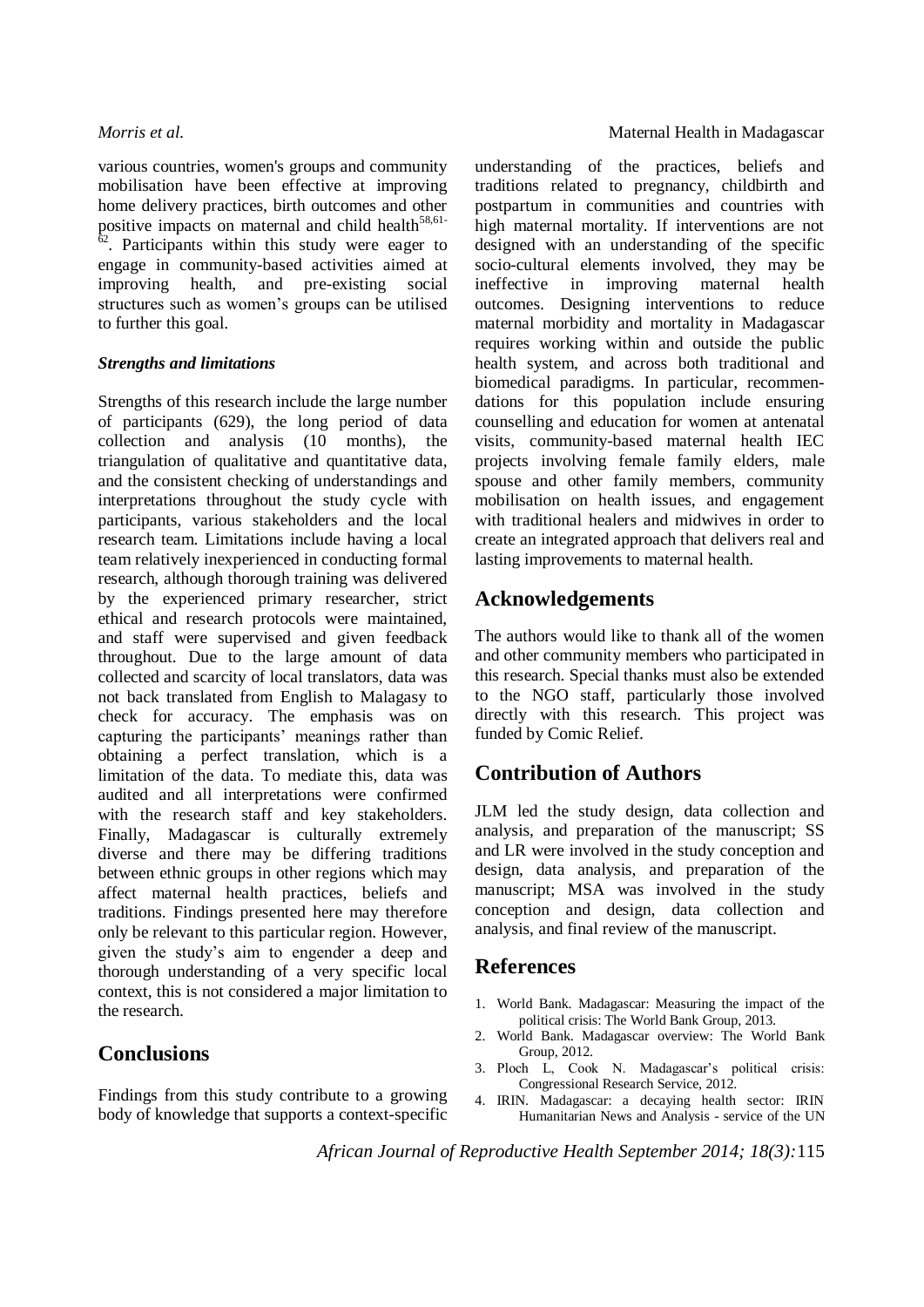- 5. IRIN. Madagascar: a poor country gets poorer: IRIN Humanitarian News and Analysis - service of the UN Office for the Coordination of Humanitarian Affairs, 2011.
- 6. World Bank. Reproductive health at a glace. Madagascar, April 2011.
- 7. PRB. The world's women and girls 2011 (data sheet): Population Reference Bureau, 2011.
- 8. INSTAT. Region D'Anosy enquête démographique et de santé Madagascar 2008-2009. Madagascar, 2009.
- 9. INSTAT. Presentation des resultats de la cartographie numerique en preparation du troisieme recensement generale de la population et de l'habitation (Press release). 2010.
- 10. Binet C, Gastineau B, Rakotoson L. Teenage pregnancy in Madagascar: impact on the health of mother and child. Notebooks for Study and Research French / Health 2009;Volume 19, Number 3:159-66.
- 11. UNFPA. The state of the world's midwifery: delivering health, saving lives UNFP, 2011.
- 12. Leutscher P, Jensen JS, Hoffmann S, Berthelsen L, Ramarakoto CE, Ramaniraka V, et al. Sexually transmitted infections in rural Madagascar at an early stage of the HIV epidemic: a 6-month communitybased follow-up study. Sex Transm Dis 2005;32(3):150-55.
- 13. Sharp M, Kruse I. Health, nutrition and population in Madagascar 2000–09. World Bank Working Paper 2011;Africa Human Development Series (216).
- 14. UNFPA. The Maternal Health Thematic Fund. Annual Report 2010. New York: United Nations Population Fund, 2010.
- 15. Honda A, Randaoharison PG, Matsui M. Affordability of emergency obstetric and neonatal care at public hospitals in Madagascar. Reprod Health Matters 2011;19(37).
- 16. WHO. Maternal Health: WHO, 2014.
- 17. Gulmezoglu AM. Promoting standards for quality of maternal health care. Br Med Bull 2003;67:73-83.
- 18. Schim SM, Doorenbos A, Benkert R, Miller J. Culturally congruent care: putting the puzzle together. *J Transcult Nurs 2007*;18(2):103-10.
- 19. UNFPA. Reducing maternal mortality: the contribution of the right to the highest attainable standard of health. University of Essex, Essex, UK: Human Rights Centre, 2010.
- 20. Thwala SB, Jones LK, Holroyd E. Swaziland rural maternal care: ethnography of the interface of custom and biomedicine. Int J Nurs Pract 2011;17(1):93-101.
- 21. Lori JR, Boyle JS. Cultural childbirth practices, beliefs, and traditions in postconflict Liberia. *Health Care Women Int 2011*:32(6):454-73.
- 22. Harimanana A, Barennes H, Reinharz D. Organizational analysis of maternal mortality reduction programs in Madagascar. *Int J Health Plann Manage 2011;*26(3):e186-96.
- 23. Choudhury N, Ahmed SM. Maternal care practices among

the ultra poor households in rural Bangladesh: a qualitative exploratory study. BMC Pregnancy Childbirth 2011;11:15.

- 24. Winch PJ, Alam MA, Akther A, Afroz D, Ali NA, Ellis AA, et al. Local understandings of vulnerability and protection during the neonatal period in Sylhet District, Bangladesh: a qualitative study. Lancet 2005;366(9484):478-85.
- 25. Ayaz S, Efe SY. Potentially harmful traditional practices during pregnancy and postpartum. *Eur J Contracept Reprod Health Care 2008;*13(3):282-8.
- 26. Chukuezi C. Socio-cultural factors associated with maternal mortality in Nigeria. *Research Journal of Social Sciences 2010*;1(5):22-26.
- 27. Stewart M, Makwarimba E, Barnfather A, Letourneau N, Neufeld A. Researching reducing health disparities: mixed-methods approaches. *Soc Sci Med 2008;*66(6):1406-17.
- 28. Lincoln YS, Guba EG. Naturalistic Inquiry. Beverly Hills, CA: Sage Publications, 1985.
- 29. Krefting L. Rigor in qualitative research: the assessment of trustworthiness. *The American Journal of Occupational Therapy 1991*;45(3):214-22.
- 30. Creswell JW, Miller DL. Determining validity in qualitative inquiry. Theory Into Practice 2000;39(3):124-30.
- 31. UNICEF. The state of the world's children 2009: maternal and newborn health. In: (UNICEF) UNCsF, editor. New York, USA, 2009.
- 32. Norton M. New evidence on birth spacing: promising findings for improving newborn, infant child, and maternal health. *Int J Gynaecol Obstet 2005*;Apr;89 (Suppl 1:S1-6.).
- 33. JHPIEGO. Maternal and neonatal health programme. Birth preparedness and complication readiness: a matrix of shared responsibilities. Baltimore: JHPIEGO, 2001:12.
- 34. WHO. Standards for maternal and neonatal care. Provision of effective antenatal care. Geneva, Switzerland: World Health Organization, 2006.
- 35. Nikiema B, Beninguisse G, Haggerty JL. Providing information on pregnancy complications during antenatal visits: unmet educational needs in sub-Saharan Africa. Health Policy Plan 2009;24(5):367- 76.
- 36. Hailu M GA, Alemseged F, Deribe K. Birth preparedness and complication readiness among pregnant women in Southern Ethiopia. PLoS ONE 2011;6(6):e21432.
- 37. Campbell C. Social capital and health : contextualising health promotion within local community networks. In: Baron S, Field J, Schuller T. editor. Social Capital : Critical Perspectives. Oxford, UK: Oxford University Press, 2001:182-96.
- 38. Mullany BC, Lakhey B, Shrestha D, Hindin MJ, Becker S. Impact of husbands' participation in antenatal health education services on maternal health knowledge. *JNMA J Nepal Med Assoc 2009;*48(173):28-34.
- 39. Kakaire O, Kaye DK, Osinde MO. Male involvement in